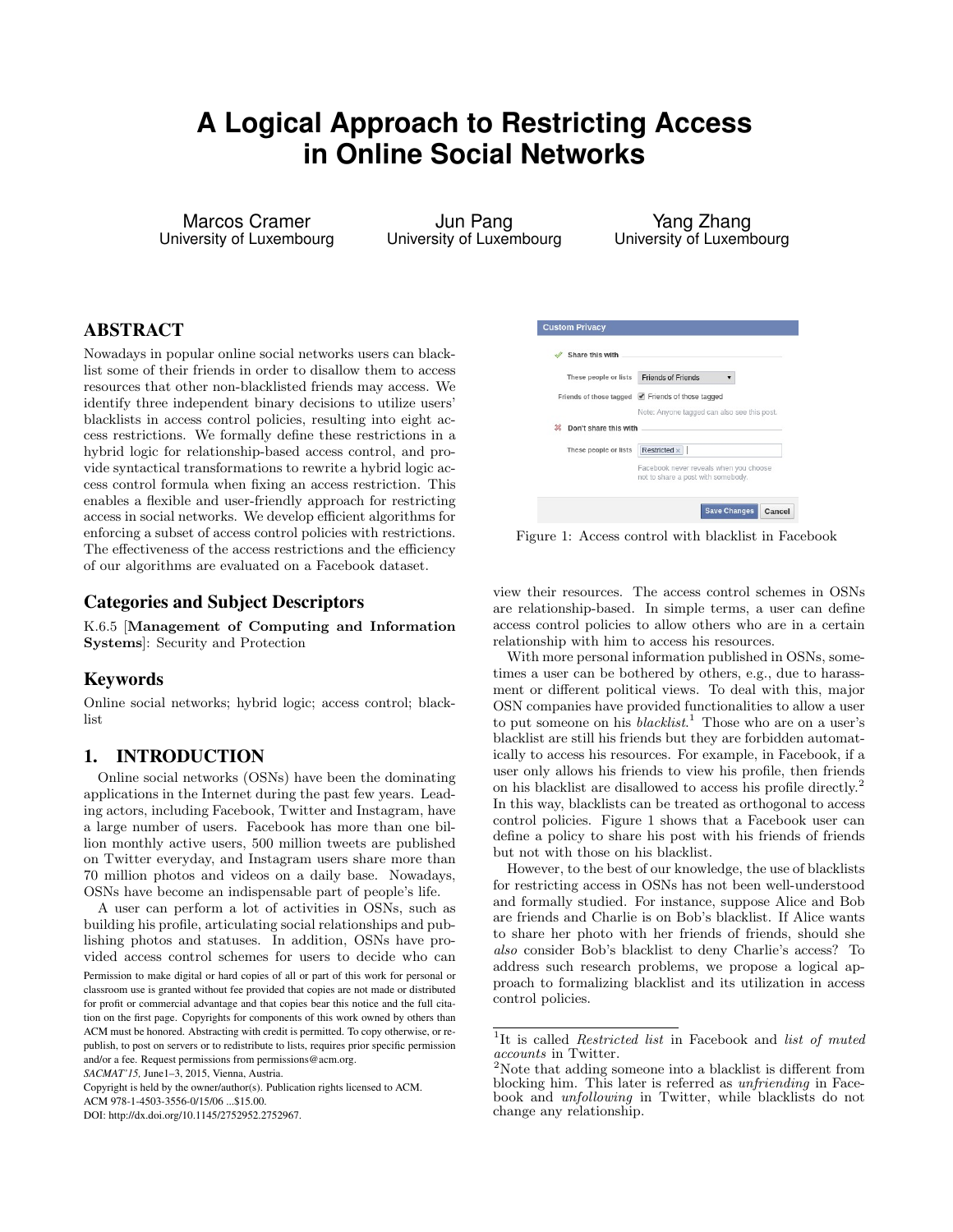Our contributions. We summarize our main contributions in this paper as follows.

- We adopt a hybrid logic  $[12, 4]$  $[12, 4]$  to specify access control policies in OSNs (Section [2\)](#page-1-0). In order to better describe blacklist in policies, we propose a new path semantics for the logic and prove that it is equivalent to the original semantics of the logic (Section [3\)](#page-2-0).
- Depending on different requirements, we classify three dimensions on how blacklists can be considered, namely globality, generality and strength. Each dimension is a binary decision, giving rise to eight flexible restrictions for users to use blacklists in their policies (Section [4\)](#page-2-1).
- Since each policy can be affiliated with eight different blacklist-restrictions, in order to free users from the burden of defining access control policies precisely and correctly, we propose a syntactical transformation to rewrite an access control formula into its corresponding formula under a blacklist-restriction. In this way, a user only needs to define a policy and a restriction, our transformation will then generate the corresponding formula for enforcement automatically (Section [5\)](#page-4-0).
- Most access control policies in OSNs mainly concentrate on the length of the path between the owner and the requester. Therefore, to improve the evaluation efficiency of this type of policies, we develop new algorithms for finding paths between the owner and the requester under different blacklist-restrictions. Experiments on a real-life social network dataset demonstrate their efficiency (Section [6](#page-5-0) and Section [7\)](#page-7-0).
- We perform experiments to study the effect of blacklistrestrictions on access control policies. We find that the restriction from the strength dimension is more powerful than from the other two dimensions. In order for a requester to access the owner's information, we also find that he should have different social closeness to the owner for different blacklist-restrictions (Section [7\)](#page-7-0).

## <span id="page-1-0"></span>2. A HYBRID LOGIC

In this section we present the hybrid logic introduced in [\[12,](#page-10-0) [4\]](#page-9-0) for relationship-based access control in OSNs.

An online social network (OSN) is modeled as a directed graph, called *social graph*, and is denoted by  $\mathcal{G} = (\mathcal{U}, \mathcal{E})$ , where the set  $U$  of nodes consists of the users in the OSN, and the set  $\mathcal E$  of labeled edges represents the relationships between the users. We use  $\mathcal{R} = {\alpha_1, \ldots, \alpha_m}$  to denote a (finite) set of relationship types supported in the OSN. The semantics of each relationship type can be defined as  $\alpha_i \subset$  $U \times U$ . For two users  $u, u' \in U$ , if they are in a relationship of  $\alpha_i \in \mathcal{R}$ , we say  $(u, u') \in \alpha_i$ . Moreover, each user is affiliated with some basic information which are treated as attributes of the user. Figure [2](#page-1-1) depicts a sample social graph.

For every resource, the owner of the resource can specify an access control policy for determining which users have access to the resource. In the logic  $[12, 4]$  $[12, 4]$ , we have two distinguished variables own and req for referring to the owner of the resource in question and the user requesting access.

Syntax. The syntax of the hybrid logic is given below.

 $t ::= n | x$  $\phi ::= t | p | \neg \phi | (\phi_1 \wedge \phi_2) | (\phi_1 \vee \phi_2) | \langle \alpha_i \rangle \phi | \mathbb{Q}_t \phi | \downarrow_x \phi$ 

In order to explain the meaning of the symbols and oper-

<span id="page-1-1"></span>

Figure 2: A social graph example

ators informally, we first need to point out that a formula is always evaluated at some user in the graph. The logic supports two kinds of atoms, namely nominals  $(n)$  that represent a user's name in the social graph, and variables $(x)$ . Terms can function as formulas; they express that the user at which the formula is being evaluated is identical to the user referred to by the term. Propositional symbols  $(p)$  are used for representing attributes of the user at which they are evaluated. Negation  $(\neg)$ , conjunction  $(\wedge)$  and disjunction (∨) have their usual meanings. The intended meaning of the modal operator  $\langle \alpha_i \rangle \phi$  is that  $\langle \alpha_i \rangle \phi$  is true at a user u iff  $\phi$  is true at some user u' such that u and u' stand in relationship  $\alpha_i$ . The hybrid logic operator  $\mathcal{Q}_t$  specifies that the formula following it should be evaluated at the user that the term t refers to.  $\downarrow_x$  assigns the user at which the formula is evaluated to the variable x.

The set of formulas of the hybrid logic is denoted by L. We write  $(\phi \to \psi)$  as an abbreviation for  $(\neg \phi \lor \psi)$ , and follow the usual conventions for dropping brackets in formulas.

**Semantics.** A model  $\Gamma$  is a triple  $(\mathcal{G}, W, V)$ , where  $\mathcal{G}$  is a social graph, for every nominal n,  $W(n)$  is a user in  $\mathcal{G}$ , and for every propositional variable  $p, V(p)$  is a set of users that have the attribute as specified by  $p$ . A *valuation* is a map from variables to  $U$ . The formulas of the logic are evaluated on triples  $\Gamma, u, \tau$ , where  $u \in \mathcal{U}$  and  $\tau$  is a valuation:

$$
F, u, \tau \vDash x \quad \text{iff } u = \tau(x)
$$
  
\n
$$
F, u, \tau \vDash n \quad \text{iff } u = W(n)
$$
  
\n
$$
F, u, \tau \vDash p \quad \text{iff } u \in V(p)
$$
  
\n
$$
F, u, \tau \vDash \neg \phi \quad \text{iff } F, u, \tau \nvDash \phi
$$
  
\n
$$
F, u, \tau \vDash \phi_1 \land \phi_2 \text{ iff } F, u, \tau \vDash \phi_1 \land F, u, \tau \vDash \phi_2
$$
  
\n
$$
F, u, \tau \vDash \phi_1 \lor \phi_2 \text{ iff } F, u, \tau \vDash \phi_1 \lor F, u, \tau \vDash \phi_2
$$
  
\n
$$
F, u, \tau \vDash (\alpha_i) \phi \quad \text{iff } \exists u' \in U \text{ s.t. } (u, u') \in \alpha_i \land F, u', \tau \vDash \phi
$$
  
\n
$$
F, u, \tau \vDash \mathbb{Q}_x \phi \quad \text{iff } F, u', \tau \vDash \phi, \text{ where } W(n) = u'
$$
  
\n
$$
F, u, \tau \vDash \mathbb{Q}_x \phi \quad \text{iff } F, \tau(x), \tau \vDash \phi
$$
  
\n
$$
F, u, \tau \vDash \downarrow_x \phi \quad \text{iff } F, u, \tau[x \mapsto u] \vDash \phi
$$

Access control policies. The formulas in the hybrid logic are used to express an access control policy that specifies the conditions under which the access requester gets access to a resource depending on his relation to the owner of the resource. We define a subset of formulas of the hybrid logic which can be meaningfully applied for this purpose:

Definition 1. Let  $L(\text{own},\text{req})$  be the set of formulas of the hybrid logic that

- contain at most own and req as free variables, and
- are Boolean combinations of formulas of the two forms  $\mathbb{Q}_{\text{own}}\phi$  and  $\mathbb{Q}_{\text{req}}\phi$ .

An element of  $L(\text{own},\text{reg})$  is called an *access control policy*.

A user u can specify a policy  $\phi$  for every resource he owns. For determining whether a user  $u'$  gets access to the re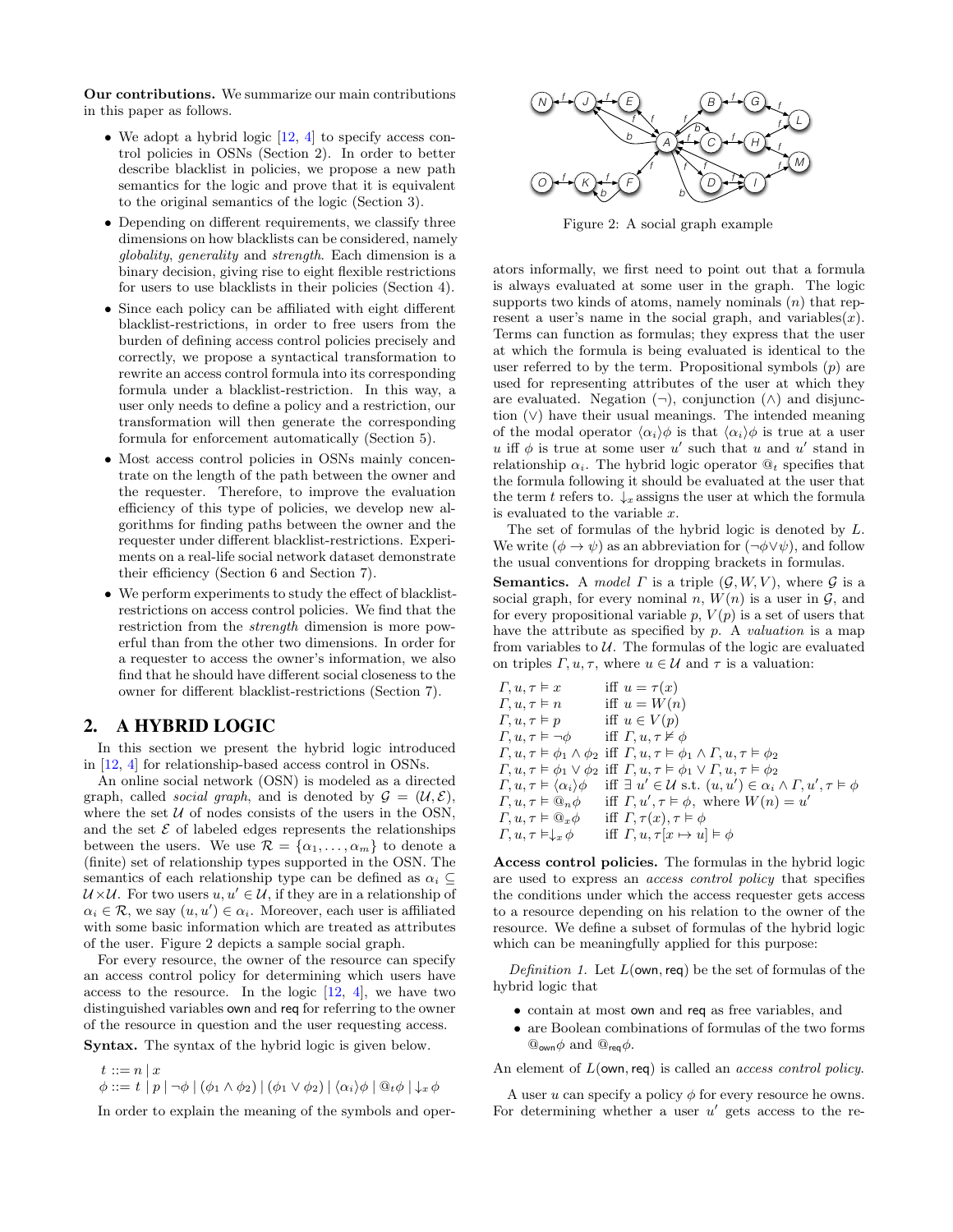source, it needs to be checked whether  $\Gamma, u, \tau \models \phi$ . We use  $u_{\text{own}}$  to denote the owner and  $u_{\text{req}}$  to denote the requester. In the following discussions, we often refer to the policies  $\mathbb{Q}_{\mathsf{own}}\langle f\rangle\langle f\rangle$ req and  $\mathbb{Q}_{\mathsf{own}}\langle f\rangle\langle f\rangle\langle f\rangle$ req. The first one expresses that  $u_{\text{req}}$  is a friend of a friend of  $u_{\text{own}}$ , we call this policy the 2-depth policy. The second one expresses that  $u_{\text{req}}$  is three friend steps away from  $u_{\text{own}}$ , and is called the 3-depth policy.

## <span id="page-2-0"></span>3. PATH SEMANTICS

In this section, we introduce a new definition of the semantics of the hybrid logic, which we call path semantics. It is equivalent to the standard semantics (see Theorem [1](#page-2-2) below), but it allows us to refer to the set of paths in the social graph that makes a formula true. Being able to refer to this set of paths is important for defining the different ways in which blacklists can be used for restricting access.

When a formula is satisfied, there is a set of paths in the social graph that witnesses the truth of the formula. In Fig-ure [2,](#page-1-1) taking  $A$  as the owner and  $M$  as the requester, the formula  $\mathbb{Q}_{\text{own}}(\langle f \rangle \langle f \rangle \text{req} \wedge \langle f \rangle \langle f \rangle \langle f \rangle \text{req})$  is satisfied, and this satisfaction is witnessed by the set  $\{(A, I, M), (A, D, I, M)\}$ (path  $(A, I, M)$  witnesses  $\mathbb{Q}_{\text{own}}(f)\langle f\rangle$ req, path  $(A, D, I, M)$ witnesses  $\mathbb{Q}_{\text{own}}\langle f\rangle\langle f\rangle\langle f\rangle$ req). This notion of a set of paths witnessing a formula can be formalized by defining the semantics of hybrid logic with reference to sets of paths.

For formalizing this new path semantics, we first define a path  $\pi$  to be a sequence of edges  $\langle e_0, e_1, \ldots, e_n \rangle$ , where  $e_i \in \mathcal{E}$  for  $0 \leq i \leq n$ .<sup>[3](#page-2-3)</sup> For such a path  $\pi$ ,  $\pi[k]$  denotes  $e_k$ ,  $\pi[1:]$  denotes  $\langle e_1, \ldots, e_n \rangle$  and  $e \circ \pi$  denotes  $\langle e, e_0, e_1, \ldots, e_n \rangle$ . For a set  $\Pi$  of paths,  $\Pi[1:]$  denotes  $\{\pi[1:] | \pi \in \Pi\}.$ 

The path semantics for the hybrid logic is given as follows:

 $\Gamma, u, \Pi, \tau \models x$  iff  $\Pi = {\langle} \langle \rangle$   $\} \land u = \tau(x)$ <br>  $\Gamma, u, \Pi, \tau \models n$  iff  $\Pi = {\langle} \langle \rangle$   $\} \land u = W(n)$ iff  $\Pi = {\langle \rangle} \wedge u = W(n)$  $\Gamma, u, \Pi, \tau \models p$  iff  $\Pi = {\langle} \langle \rangle \} \wedge u \in V(p)$  $\Gamma, u, \Pi, \tau \models \neg \phi$  iff  $\Pi = {\emptyset} \setminus {\emptyset} \land \nexists \Pi' \text{ s.t. } \Gamma, u, \Pi', \tau \models \phi$  $\Gamma, u, \Pi, \tau \models \phi_1 \land \phi_2$  iff  $\exists \Pi_1, \Pi_2$  with  $\Pi_1 \cup \Pi_2 = \Pi$  s.t.  $\Gamma, u, \Pi_1, \tau \models \phi_1 \wedge \Gamma, u, \Pi_2, \tau \models \phi_2$  $\Gamma, u, \Pi, \tau \models \phi_1 \lor \phi_2$  iff  $\Gamma, u, \Pi, \tau \models \phi_1 \lor \Gamma, u, \Pi, \tau \models \phi_2$  $\Gamma, u, \Pi, \tau \models \langle \alpha_i \rangle \phi$  $\ell \in \mathcal{U}$  s.t.  $\Gamma, u', \Pi[1:], \tau \models \phi \wedge$  $(u, u') \in \alpha_i \wedge \forall \pi \in \Pi, \pi[0] = (u, u')$  $\Gamma, u, \Pi, \tau \vDash \mathbb{Q}_n \phi$  $,\Pi,\tau \models \phi, \text{ where } W(n) = u'$  $\Gamma, u, \Pi, \tau \models \mathbb{Q}_x \phi$  iff  $\Gamma, \tau(x), \Pi, \tau \models \phi$  $\Gamma, u, \Pi, \tau \models \downarrow_x \phi$  iff  $\Gamma, u, \Pi, \tau[x \mapsto u] \models \phi$ 

The following theorem, which we prove in the appendix, establishes that the path semantics is equivalent to the standard semantics for the hybrid logic presented in Section [2.](#page-1-0)

<span id="page-2-2"></span>THEOREM 1. For every  $u \in \mathcal{U}$ ,  $\Gamma, u, \tau \models \phi$  iff there is a set of paths  $\Pi$  such that  $\Gamma, u, \Pi, \tau \models \phi$ .

## <span id="page-2-1"></span>4. RESTRICTING ACCESS IN OSNS

As stated in Section [1,](#page-0-3) adding a friend into a user's blacklist is a very useful way in OSNs for restricting the friend to access some resources of the user. Blacklists can be treated orthogonal to access control policies. In this section, we give a straightforward model of blacklists in OSNs and formally study their usage in relationship-based access control.

## 4.1 Blacklist in OSNs

We use a relationship type, called  $b$ , to model blacklists. If  $(u, u') \in b$ , then u' is on u's blacklist. For example, in Figure [2,](#page-1-1) users  $C$  and  $A$  are friends, but  $C$  is on  $A$ 's blacklist.

Suppose that  $u_{\text{own}}$  has an access control policy without considering blacklist, we call this policy non-restricted. If he wants to restrict the policy by systematically adding the blacklist relationship to it, we say that  $u_{\text{own}}$  blacklist-restricts the access control policy, and the policy is a restricted policy.

In the examples used to motivate and illustrate our approach, we assume that the only relationships in place are friend (f) and blacklist (b). However, all our formal definitions are phrased in such a way that they apply equally when the OSN supports more relationships than these two.

#### 4.2 Three Dimensions

Having defined the blacklist relationship in our social network model, next we focus on how to blacklist-restrict access control policies. The basic requirement is that  $u_{\text{req}}$  should never be on  $u_{\text{own}}$ 's blacklist. Beyond this requirement, there exist other decisions to make when blacklist-restricting access control policies. For instance, suppose that Alice and David share two friends Bob and Charlie, and David is on Bob's blacklist. If Alice wants to share her photo with her friends of friends and meantime forbids the access of users on her friends' blacklists, then David on one hand cannot view the photo due to his relationship with Bob, while on the other hand David can still access the photo via Charlie as he is not on Charlie's blacklist. This example shows that it is necessary to identify and precisely define how blacklists are used to restrict access in OSNs. Thanks to the path semantics of the hybrid logic in Section [3,](#page-2-0) we can classify blacklist-restrictions into three dimensions by considering the following questions: (1) whose blacklist should be used, (2) where blacklists should be applied, and (3) how many paths need to be considered. Each dimension leads to a binary decision and is defined with the reference to the paths witnessing the truth of the access control logic formula.

Whose blacklists should be used? It is clear that the blacklist of  $u_{\text{own}}$  should always be considered for blacklist-restricting policies, i.e., the user following  $u_{\text{own}}$  on a path from  $u_{\text{own}}$ to  $u_{\text{req}}$  cannot be on  $u_{\text{own}}$ 's blacklist. Besides, other users' blacklists can be considered as well. In the social graph depicted in Figure [2,](#page-1-1) suppose that user  $A$  wants to share his photo with his friends of friends. If A only considers his blacklist, then  $N$  cannot access the photo as  $J$  is on  $A$ 's blacklist. If A considers the blacklists of everyone on the path, then  $K$ 's access is also denied as he is on  $F$ 's blacklist.

If  $u_{\text{own}}$  wants the blacklists of everyone on the path to be considered for blacklist-restricting an access control policy,  $u_{\text{own}}$  should globally blacklist-restrict the policy (GL). If on the other hand  $u_{\text{own}}$  only wants his own blacklist to be considered, he should locally blacklist-restrict the access control policy (Lo). We name this restriction dimension globality.

Where blacklists should be applied? It is natural to require that  $u_{\text{rea}}$  should never be on  $u_{\text{own}}$ 's blacklist. Besides,  $u_{\text{own}}$ may want no one on a path from him to  $u_{\text{req}}$  to be on his blacklist, i.e., he may want to consider his blacklist on the whole path. In Figure [2,](#page-1-1) suppose that A defines a 3-depth

<span id="page-2-3"></span><sup>3</sup>Normally the paths have the property that the end node of an edge  $e_i$  is the start node of the next edge  $e_{i+1}$  in the path. But the hybrid logic is very expressive, and for some special formulas, which in practice would hardly be used as access control policies, the satisfaction of the formula can be witnessed by a disconnected path, i.e., a path where some edge does not start where the previous edge ended.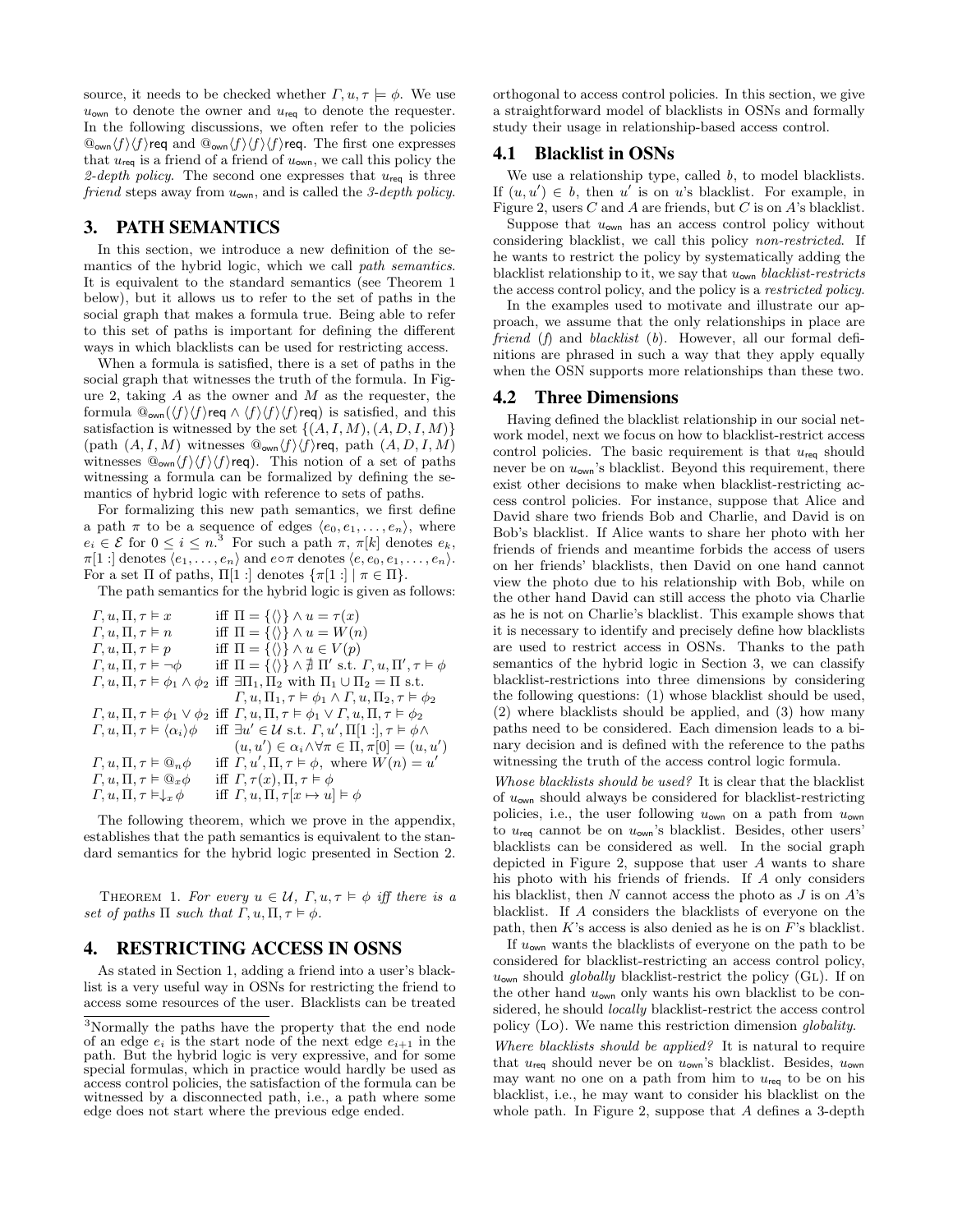policy. If A does not consider his blacklist on the whole path, N can access the resource due to the path  $(A, E, J, N)$ . However, if A considers his blacklist on the whole path, then  $N$ 's access is denied as  $J$  is on  $A$ 's blacklist.

If  $u_{\text{own}}$  wants no one on a path in the set of paths witnessing the access control policy to be on his blacklist, he should perform a general blacklist-restriction to the policy (Ge). If on the other hand  $u_{\text{own}}$  only wants  $u_{\text{req}}$  not to be on his blacklist, he should perform a limited blacklist-restriction to the policy (Li). We name this restriction dimension generality. How many paths need to be considered? Having fixed the decisions for the previous two dimensions,  $u_{\text{own}}$  has determined which set of paths are *free of blacklist problems*. There can still be several paths from  $u_{\text{own}}$  to  $u_{\text{req}}$ , some of which are free of blacklist problems while others are not. In Figure [2,](#page-1-1) there are two 3-depth paths from A to  $L((A, C, H, L)$  and  $(A, B, G, L)$ . Under the 3-depth policy, if A requires only one path that is free of blacklist problems, L can access the resource because of  $(A, B, G, L)$ ; if A requires all the paths from him to  $u_{\text{req}}$  to be free of blacklist problems, L's access is denied as  $(A, C, H, L)$  does not satisfy the local restriction.

If  $u_{\text{own}}$  just wants there to be some set of paths free of blacklist problems witnessing the access control policy, he should weakly blacklist-restrict the access control policy (W). If on the other hand he wants that every set of paths witnessing the policy should be free of blacklist problems, he should strongly blacklist-restrict the access control policy (S). We name this restriction dimension strength.

We now formally define the three dimensions in terms of the path semantics (Section [3\)](#page-2-0). For every triple  $(X, Y, Z)$ with  $X \in \{Lo, GL\}, Y \in \{Li, GE\}$  and  $Z \in \{W, S\}$  and every access control policy  $\phi$ , we define the intended semantics of the blacklist-restricted access control policy  $\phi_{(X,Y,Z)}$ by defining the conditions under which access is granted to  $u_{\text{req}}$  according to this blacklist-restricted access control policy. For defining these conditions, we first need to define the predicate  $Valid_{(X,Y)}(\Pi)$ , whose intended semantics is that the set Π of paths is free of blacklist problems according to the choice  $(X, Y)$  of values for the first two dimensions.

<span id="page-3-3"></span>Definition 2. Let  $\Gamma = (\mathcal{G}, W, V)$  be a model and  $\tau$  be a valuation. For  $X \in \{Lo, GL\}, Y \in \{Li, GE\}$  and a set  $\Pi$  of paths, we define  $Valid_{(X,Y)}(\Gamma,\Pi,\tau)$  to hold iff the following four properties are satisfied:

- If  $X =$  LO, then for every  $u \in \mathcal{U}$  such that  $(\tau(\text{own}), u)$ is an element of some  $\pi \in \Pi$ ,  $(\tau(\text{own}), u) \notin b$ .
- If  $X = GL$ , then for all  $u, u' \in \mathcal{U}$  such that  $(u, u')$  is an element of some  $\pi \in \Pi$ ,  $(u, u') \notin b$ .
- If  $Y = \text{Li}$ , then  $(\tau(\text{own}), \tau(\text{req})) \notin b$ .
- If  $Y = G_E$ , then  $(\tau(\text{own}), \tau(\text{req})) \notin b$ , and for all  $u, u' \in \mathcal{U}$  such that  $(u, u')$  is an element of some  $\pi \in \Pi$ ,  $(\tau(\text{own}), u) \notin b$  and  $(\tau(\text{own}), u') \notin b$ .

The set of formulas not involving  $\langle b \rangle$  is denoted by  $L'$ .

Definition 3. L'(own, req) is defined to be  $L' \cap L$ (own, req), i.e., the set of access control policies not containing the modality  $\langle b \rangle$ .

The following definition formally defines the intended semantics of the restricted access control policy  $\phi_{(X,Y,Z)}$ :

Definition 4. Let  $\Gamma = (\mathcal{G}, W, V)$  be a model,  $u \in \mathcal{U}$  and  $\tau$  a valuation. Suppose  $X \in \{\text{Lo}, \text{GL}\}, Y \in \{\text{Li}, \text{GE}\}$  and  $Z \in \{W, S\}$ , and suppose  $\phi \in L'$ (own, req).

<span id="page-3-0"></span>

Figure 3: Black-restriction lattice

- If  $Z = W$ , then  $\Gamma, u, \tau \models \phi_{(X,Y,Z)}$  iff there is a set  $\Pi$  of paths such that  $\Gamma, u, \Pi, \tau \models \phi$  and  $Valid_{(X,Y)}(\Pi)$ .
- If  $Z = S$ , then  $\Gamma, u, \tau \models \phi_{(X,Y,Z)}$  iff there is a set  $\Pi$  of paths such that  $\Gamma, u, \Pi, \tau \models \phi$ , and for every set  $\Pi$  of paths such that  $\Gamma, u, \Pi, \tau \models \phi$ ,  $Valid_{(X,Y)}(\Pi)$ .

The eight ways of forming blacklist-restricted policies establish a lattice as shown in Figure [3.](#page-3-0) In the figure, we use, for instance, GlGeS to present a restriction when the decisions in each of the three dimensions are fixed as  $X = GL$ ,  $Y = GE$ , and  $Z = S$ . If a user's access is denied by one of the blacklist-restricted policies, then the same user's access is denied by any restricted policy above this policy in the lattice. The following theorem, which we prove in the appendix, expresses this statement formally:

<span id="page-3-2"></span>THEOREM 2. Let  $\Gamma = (\mathcal{G}, W, V)$  be a model,  $u \in \mathcal{U}$ ,  $\tau$  a valuation and  $\phi \in L'(\text{own}, \text{req})$ . Let  $(X_1, Y_1, Z_1)$  and  $(X_2, Y_2, Z_2)$  be two triples with  $X_1, X_2 \in \{\text{Lo}, \text{GL}\}, Y_1, Y_2 \in$  ${L_i, G_E}$  and  $Z_1, Z_2 \in \{W, S\}$ . If  $(X_1, Y_1, Z_1) \leq (X_2, Y_2, Z_2)$ in the blacklist-restriction lattice, then we have that  $\Gamma, u, \tau \vDash$  $\phi_{(X_2,Y_2,Z_2)}$  implies  $\Gamma, u, \tau \models \phi_{(X_1,Y_1,Z_1)}$ .

To illustrate the eight different blacklist-restrictions, we use the social graph in Figure [2](#page-1-1) to present an example. We assume that the owner is A and the policy is a 3-depth policy. Under the non-restricted policy, five users including  $L$ , H, M, N and O can access the resource. Under different restrictions, different users' access are denied (see Table [1\)](#page-3-1). In the following, for each restriction we explain why some users are granted and others are denied access. The complete information in Table [1](#page-3-1) follows from these explanations by Theorem [2.](#page-3-2)

<span id="page-3-1"></span>

|                   | Restriction Denied users   Restriction Denied users |                         |
|-------------------|-----------------------------------------------------|-------------------------|
| LOLIW             | H                                                   | LOLIS $H, L, M$         |
| $LOGEW$ $H, M, N$ |                                                     | $LOGES$ $H, L, M, N$    |
| <b>GLLIW</b>      | H.O                                                 | GLLIS $H, L, M, O$      |
|                   | $GLGEW$ $H, M, N, O$                                | $GLGES$ $H, L, M, N, O$ |

Table 1: Denied users under different blacklist-restrictions

1. LoLiW. Under this blacklist-restriction, H's access is denied. The only path of length 3 from  $A$  to  $H$  is  $(A, I, M, H)$ , but I is on A's blacklist, so this path violates the restriction for Lo.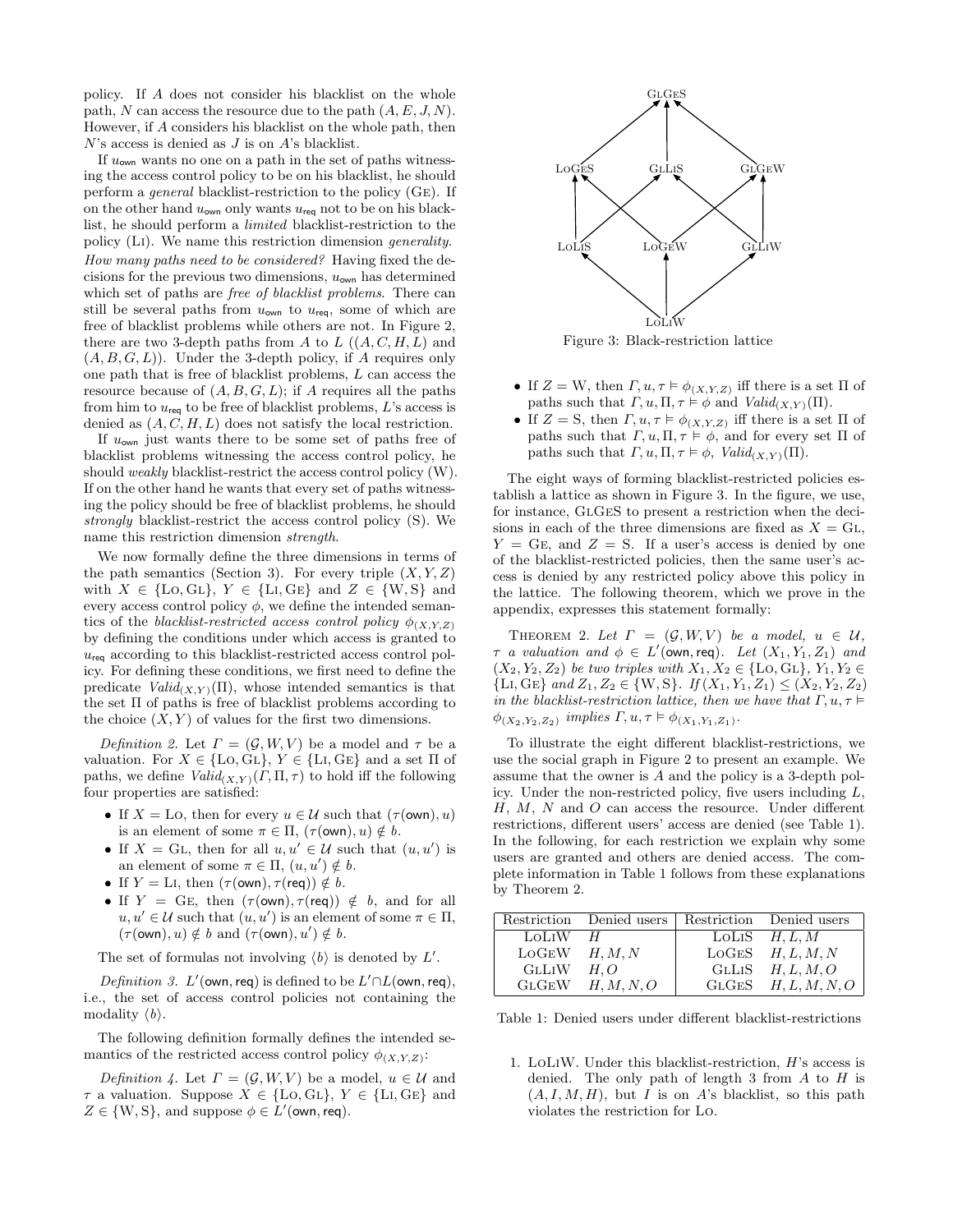- 2. LoGeW. M's access is denied. There are two paths from A to M. On the path  $(A, C, H, M)$ , C is on A's blacklist which violates the restriction for Lo; on  $(A, D, I, M)$ , I is on A's blacklist which violates the restriction for Ge. N's access is also denied. The only path from A to N is  $(A, E, J, N)$ . On this path, J is on A's blacklist which violates the restriction for Ge.
- 3. GlLiW. O's access is denied. On the only path from A to O, namely  $(A, F, K, O)$ , there exists a blacklist relation, namely  $(F, K) \in b$ , thus this path does not satisfy the restriction for Gl. M can access the resource. There is one path from A to M, namely  $(A, D, I, M)$ , that does not violate the restrictions for Gl and Li.
- 4. GlGeW. L can access the resource. There is one path from  $A$  to  $L$ , namely  $(A, B, G, L)$ , that does not violate the restrictions for Gl and Ge.
- 5. LoLiS. M's access is denied. There are two paths from A to M. On the path  $(A, C, H, M)$ , C is on A's blacklist which violates the restriction for Lo. Since the restriction is  $S, M$  cannot access the resource.  $L$ 's access is also denied. There are two paths from A to L; the path  $(A, C, H, L)$  violates the restriction for Lo, as  $C$  is on  $A$ 's blacklist. Since the restriction is  $S, L$ cannot access the resource.
- 6. LoGeS. O can access the resource. The only path from A to O, namely  $(A, F, K, O)$ , does not violate the restrictions for Lo and Ge.
- 7. GlLiS. N can access the resource. The only path from A to N, namely  $(A, E, J, N)$ , does not violate the restrictions for Gl and Li.
- 8. GlGeS. No one can access the resource.

## <span id="page-4-0"></span>5. SYNTACTICAL TRANSFORMATION

In Section [4,](#page-2-1) we give a semantic characterization of the three dimensions for blacklist-restricting an access control policy  $\phi$  by defining the conditions under which  $\phi_{(X,Y,Z)}$  is satisfied in a given context. In this section we define an algorithm which – given an access control policy  $\phi \in L'(\textsf{own}, \textsf{req})$ and a choice  $X, Y, Z$  of values for the three dimensions – syntactically transforms  $\phi$  to a policy  $\phi[X, Y, Z] \in L(\text{own}, \text{req})$ such that  $\phi[X, Y, Z]$  is satisfied in precisely the same contexts as  $\phi_{(X,Y,Z)}$ . The model-checking algorithm from [\[4\]](#page-9-0) can then be applied for evaluating the blacklist-restricted access control policy  $\phi[X, Y, Z]$ .

## 5.1 The Transformation Algorithm

Before presenting the algorithm that syntactically transforms  $\phi$  to produce  $\phi[X, Y, Z]$ , we need to define the notion of a strictly positive subformula:

Definition 5. A subformula  $\psi$  of  $\phi$  is strictly positive iff it is not in the scope of a negation symbol in  $\phi$ .

Next we give Algorithm [1](#page-4-1) for transforming a formula into disjunctive form, which means pulling out all strictly positive occurrences of  $\vee$  in  $\phi$ . The algorithm takes a hybrid logic formula as input and returns a list of disjuncts.

In both Algorithm [1](#page-4-1) and Algorithm [2](#page-5-1) for syntactically transforming  $\phi$ , we have for-loops referring to subformulas of  $\phi$ . The only requirement on the order of the iterations of these for-loops is that the iteration for a subformula  $\chi$  of  $\phi$ must come after the iterations of all strict subformulas of  $\chi$ . Namely, we proceed from deeper to higher subformulas.

#### <span id="page-4-1"></span>Algorithm 1 Disjunctive Form

| Input: $\phi \in L$                                                                                   |  |  |  |
|-------------------------------------------------------------------------------------------------------|--|--|--|
| <b>Output:</b> a list $DF(\phi)$ of formulas in L                                                     |  |  |  |
| 1: for $\chi$ a strictly positive subformula of $\phi$ do                                             |  |  |  |
| if $\chi$ is of the form $\psi_1 \wedge (\psi_2 \vee \psi_3)$ then<br>2:                              |  |  |  |
| replace $\chi$ in $\phi$ by $(\psi_1 \wedge \psi_2) \vee (\psi_1 \vee \psi_3)$<br>3:                  |  |  |  |
| else if $\chi$ is of the form $(\psi_1 \vee \psi_2) \wedge \psi_3$ then<br>4:                         |  |  |  |
| replace $\chi$ in $\phi$ by $(\psi_1 \wedge \psi_3) \vee (\psi_2 \wedge \psi_3)$<br>5:                |  |  |  |
| else if $\chi$ is of the form $\mathbb{Q}_n(\psi \vee \chi)$ then<br>6:                               |  |  |  |
| 7:<br>replace $\chi$ in $\phi$ by $\mathbb{Q}_n \psi \vee \mathbb{Q}_n \chi$                          |  |  |  |
| 8:<br>else if $\chi$ is of the form $\mathbb{Q}_x(\psi \vee \chi)$ then                               |  |  |  |
| 9:<br>replace $\chi$ in $\phi$ by $\mathbb{Q}_x \psi \vee \mathbb{Q}_x \chi$                          |  |  |  |
| else if $\chi$ is of the form $\langle \alpha_i \rangle (\psi \vee \chi)$ then<br>10:                 |  |  |  |
| replace $\chi$ in $\phi$ by $\langle \alpha_i \rangle \psi \vee \langle \alpha_i \rangle \chi$<br>11: |  |  |  |
| else if $\chi$ is of the form $\downarrow_x (\psi \vee \chi)$ then<br>12:                             |  |  |  |
| 13:<br>replace $\chi$ in $\phi$ by $\downarrow_x \psi \lor \downarrow_x \chi$                         |  |  |  |
| 14: $DF(\phi) \leftarrow {\psi   \psi \text{ is a disjunct of } \phi}$                                |  |  |  |
|                                                                                                       |  |  |  |

Algorithm [2](#page-5-1) takes a formula  $\phi$  as input and syntactically transforms it to  $\phi[X, Y, Z] \in L(\text{own}, \text{req})$ . The transformation is defined separately for weak blacklist-restrictions (lines 2-12) and strong blacklist-restrictions (lines 13-27). In both cases, we insert  $\downarrow_{x_k}$ 's and  $\downarrow_{y_k}$ 's into the formula (lines 3 and 15) in order to be able to refer to the nodes of the paths satisfying the formula. We then use the bound variables  $x_k$ ,  $y_k$  to formulate the conditions of Definition [2](#page-3-3) to ensure that the specified blacklist-restriction in  $[X, Y, Z]$  is satisfied.

The following theorem, whose proof is sketched in the appendix, establishes the equivalence between the syntactical transformation  $\phi[X, Y, Z]$  and the semantically defined satisfaction conditions for  $\phi_{(X,Y,Z)}$ :

THEOREM 3. Let  $\Gamma = (\mathcal{G}, W, V)$  be a model,  $u \in \mathcal{U}, \tau$  a valuation and  $\phi \in L'(\text{own}, \text{req})$ . Let  $X \in \{\text{Lo}, \text{GL}\}, Y \in$ {LI, GE} and  $Z \in \{W, S\}$ . Then  $\Gamma, u, \tau \models \phi[X, Y, Z]$  iff  $\Gamma, u, \tau \models \phi_{(X,Y,Z)}.$ 

We illustrate the syntactical transformation by showing its results for some typical policies and blacklist-restrictions:

 $\mathbb{Q}_{\text{own}}(f)\langle f\rangle$ req $[\text{GL}, \text{Li}, \text{W}] =$  $\mathbb{Q}_{\mathsf{own}}$   $\downarrow$   $_{x_1}\langle f \rangle$   $\downarrow$   $_{y_1}\downarrow$   $_{x_2}\langle f \rangle$   $\downarrow$   $_{y_2}$  (req  $\land \neg \mathbb{Q}_{x_1}\langle b \rangle$   $_{y_1}$   $\land$  $\neg @_{x_2}\langle b\rangle y_2)\wedge \neg @_{\mathsf{own}}\langle b\rangle$ req

 $\mathbb{Q}_{\text{own}}\langle f\rangle\langle f\rangle$ req $[\text{LO}, \text{GE}, \text{S}]=$  $\textcircled{1}$ <sub>own</sub>  $\langle f\rangle\langle f\rangle$ req  $\wedge \neg \textcircled{1}$ <sub>own</sub>  $\downarrow_{x_1}\langle f\rangle\downarrow_{y_1}\downarrow_{x_2}\langle f\rangle\downarrow_{y_2}$  (req  $\wedge$  $((@_{\mathsf{own}} x_1 \wedge @_{x_1} \langle b \rangle y_1) \vee @_{\mathsf{own}} x_2 \wedge @_{x_2} \langle b \rangle y_2) \vee @_{\mathsf{own}} \langle b \rangle x_1 \vee$  $\mathcal{L}_{\text{own}}(b)y_1 \vee \mathcal{L}_{\text{own}}(b)x_2 \vee \mathcal{L}_{\text{own}}(b)y_2)$ )  $\wedge \neg \mathcal{L}_{\text{own}}(b)$ req

## 5.2 Blacklist-restriction in Practice

Allowing the users to write access control policies in a hybrid logic gives them a lot of flexibility in the specification of the policies. But in practice, if one has in mind an OSN whose users are not all computer scientists, logicians or mathematicians, one cannot expect users to be or become competent in writing formulas in hybrid logic. Instead, we envisage an OSN to provide a tool to the users that allows them to specify an access control policy in an easy-to-understand and hence user-friendly way. This tool would produce a hybrid logic formula to be used internally. Such a tool would give the user various options for considering various information in the access control policy and for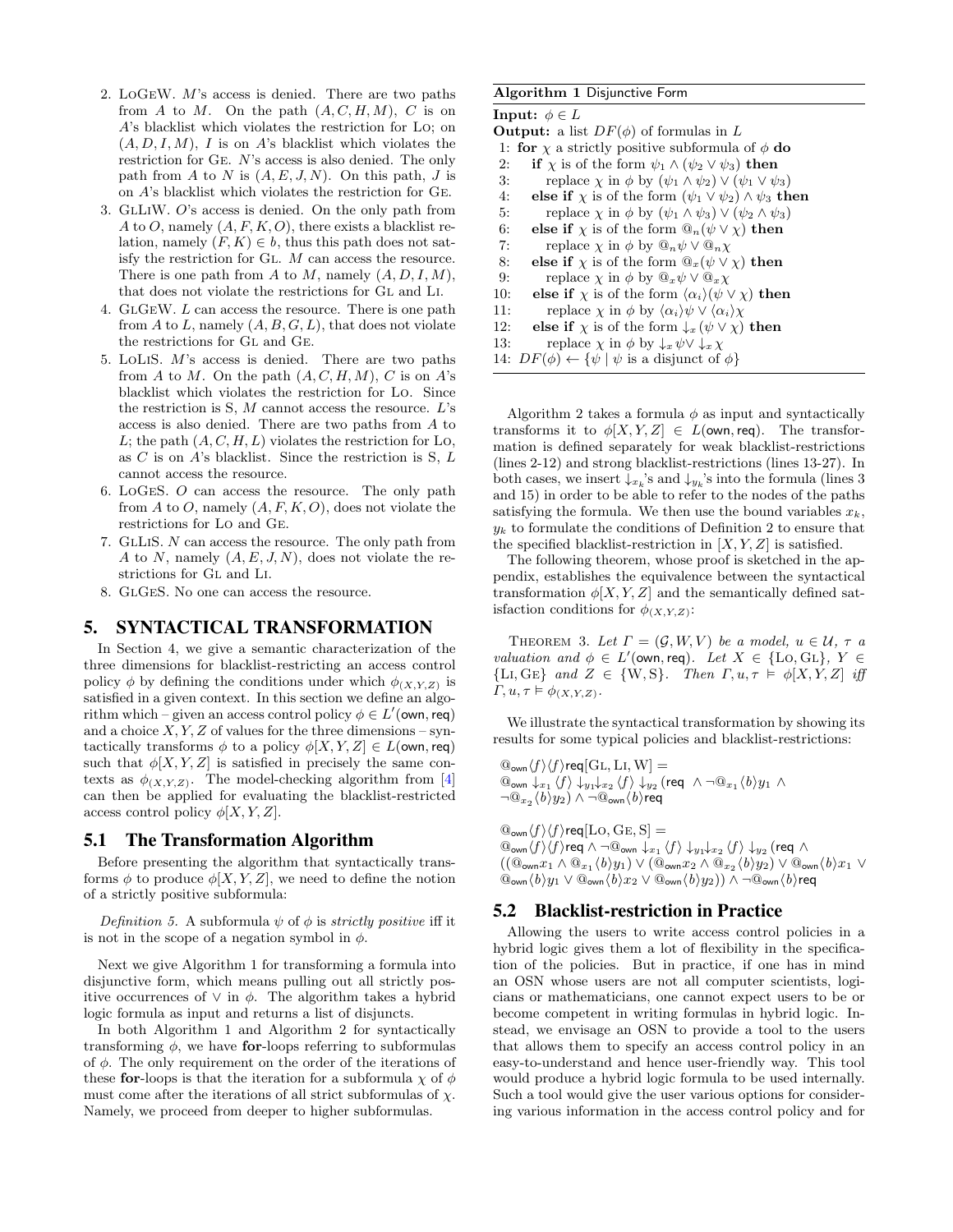#### <span id="page-5-1"></span>Algorithm 2 Syntactical Transformation

Input:  $\phi \in L'(\text{own}, \text{req}), X \in \{\text{LO}, \text{GL}\}, Y \in \{\text{LI}, \text{GE}\},$  $Z \in \{W, S\}$ 1: let  $x_1, y_1, x_2, y_2, \ldots$  be variables not occurring in  $\phi$ 2: if  $Z = W$  then 3: replace every strictly positive subformula of  $\phi$  of the form  $\langle \alpha_i \rangle \psi$  by  $\downarrow_{x_k} \langle \alpha_i \rangle \downarrow_{y_k} \psi$ . 4: **for**  $\chi$  a strictly positive subformula of  $\phi$  of the form  $x, n, p$  or  $\neg \psi$  do 5:  $K_{\chi} \leftarrow \{k \mid \text{some subformula } \downarrow_{x_k} \psi \text{ of } \phi \text{ contains } \chi\}$ <br>6: if  $X = \text{Lo}$  then if  $X =$  Lo then 7: replace every strictly positive subformula  $\chi$  of  $\phi$  of the form  $x, n, p$  or  $\neg \psi$  by  $\chi \wedge \bigwedge_{k \in K_{\chi}} (\mathbb{Q}_{\text{own}} x_k \rightarrow$  $\neg \mathbb{Q}_{x_k} \langle b \rangle y_k$ 8: if  $X = GL$  then 9: replace every strictly positive subformula  $\chi$  of  $\phi$  of the form  $x, n, p$  or  $\neg \psi$  by  $\chi \wedge \bigwedge_{k \in K_{\chi}} \neg \mathbb{Q}_{x_k} \langle b \rangle y_k$ 10: if  $Y = \text{GE}$  then 11: replace every strictly positive subformula  $\chi$  of  $\phi$  of the form  $x, n, p$  or  $\neg \psi$  by  $\chi \wedge \bigwedge_{k \in K_{\chi}} (\neg \mathbb{Q}_{\text{own}} \langle b \rangle x_k \wedge$  $\neg \mathbb{Q}_{\text{own}}\langle b \rangle y_k)$ 12:  $\psi \leftarrow \phi \land \neg \mathbb{Q}_{\text{own}}\langle b \rangle$ req 13: if  $Z = S$  then 14: for  $\phi_i \in (DF(\phi))$  do 15: replace every strictly positive subformula of  $\phi_i$  of the form  $\langle \alpha_i \rangle \psi$  by  $\downarrow_{x_k} \langle \alpha_i \rangle \downarrow_{y_k} \psi$ . 16: **for**  $\chi_{i,j}$  a strictly positive subformula of  $\phi_i$  of the form  $x, n, p$  or  $\neg \psi$  do 17:  $K_{\chi_{i,j}} \leftarrow \{k | \text{some subformula } \downarrow x_k \psi \text{ of } \phi \text{ con-} \}$ tains  $\chi$ } 18: if  $X =$  Lo then 19:  $\psi_{i,j} \leftarrow \bigvee_{k \in K_{\chi_{i,j}}} (\mathbb{Q}_{\text{own}} x_k \wedge \mathbb{Q}_{x_k} \langle b \rangle y_k)$ 20: if  $X = GL$  then 21:  $\psi_{i,j} \leftarrow \bigvee_{k \in K_{\chi_{i,j}}} \mathbb{Q}_{x_k} \langle b \rangle y_k$ 22: if  $Y = \text{GE} \text{ then}$ 23:  $\psi_{i,j} \leftarrow \psi_{i,j} \vee \bigvee_{k \in K_{\chi_{i,j}}} (\mathbb{Q}_{\text{own}}\langle b \rangle x_k \vee \mathbb{Q}_{\text{own}}\langle b \rangle y_k)$ 24:  $\phi_{i,j} \leftarrow \text{result of replacing } \chi_{i,j} \text{ in } \phi_i \text{ by } \chi_{i,j} \wedge \psi_{i,j}$ 25:  $\phi_i \leftarrow \bigwedge_j \neg \phi_{i,j}$ 26:  $\overline{\phi} \leftarrow \phi \wedge \bigwedge_i \overline{\phi_i}$ 27:  $\psi \leftarrow \overline{\phi} \wedge \neg \mathbb{Q}_{\text{own}} \langle b \rangle$ req 28:  $\phi[X, Y, Z] \leftarrow \psi$ 

making the policy more stringent or more lax. One of the decisions that a user has to make is whether and how to use the information from his and other users' blacklists. The three dimensions discussed in the previous section constitute three binary choices of how to use blacklist information in the policy. We believe that these three binary choices are simple enough to make them comprehensible to non-expert users.

As we have seen in first part of this section, for every access control policy  $\phi$  not involving the modality  $\langle b \rangle$  and any choice of  $X, Y, Z$  for the three dimensions, there is an access control policy  $\phi[X, Y, Z] \in L(\text{own}, \text{req})$  such that  $\phi[X, Y, Z]$ is satisfied in precisely the same contexts as  $\phi_{(X,Y,Z)}$ . In other words, the three dimensions for blacklist-restriction do not allow us to express any policy that is not already expressible in the hybrid logic with the help of the modality  $\langle b \rangle$ . But even if we assume the users to have some competence in writing hybrid logic formulas, it would be cumbersome for the users to write  $\phi[X, Y, Z]$  themselves, for often  $\phi[X, Y, Z]$ 

#### <span id="page-5-2"></span>Algorithm 3 Path Policy Evaluation

| <b>Input:</b> $u_{\text{own}}$ , $u_{\text{req}}$ , $\mathcal{G}$ , $\phi \in L'(\text{own}, \text{req})$ , $X \in \{\text{Lo}, \text{GL}\}, Y \in$ |
|-----------------------------------------------------------------------------------------------------------------------------------------------------|
| ${LI, GE}, Z \in {W, S}$                                                                                                                            |
| <b>Output:</b> access permission                                                                                                                    |
| 1: if $(u_{\text{own}}, u_{\text{req}}) \in b$ then                                                                                                 |
| access denied<br>2:                                                                                                                                 |
| $3:$ else                                                                                                                                           |
| if $Z = W$ then<br>4:                                                                                                                               |
| 5:<br>for each path policy $\phi'$ of $\phi$ do                                                                                                     |
| 6:<br>extract rp and n from $\phi'$                                                                                                                 |
| 7:<br>$satisfied_{\phi'} \leftarrow \mathsf{Weak}(u_{\mathsf{own}}, u_{\mathsf{req}}, \mathcal{G}, rp, n, X, Y)$                                    |
| if satisfied <sub><math>\phi'</math></sub> = 1 then<br>8:                                                                                           |
| 9:<br>access granted, return                                                                                                                        |
| if access permission is not set then<br>10:                                                                                                         |
| access denied<br>11:                                                                                                                                |
| 12:<br>else if $Z = S$ then                                                                                                                         |
| 13:<br>for each path policy $\phi'$ of $\phi$ do                                                                                                    |
| 14:<br>extract rp and n from $\phi'$                                                                                                                |
| $(nopath_{\phi'}, satisfied_{\phi'}) \leftarrow$<br>15:                                                                                             |
| Strong( $u_{\text{own}}, u_{\text{req}}, \mathcal{G}, rp, n, X, Y$ )                                                                                |
| if satisfied <sub><math>\phi'</math></sub> = 0 then<br>16:                                                                                          |
| access denied, return<br>17:                                                                                                                        |
| if $\bigwedge_{(\phi' \text{ of } \phi)} n \text{ (} \text{ (} \phi \text{)}$<br>18:                                                                |
| 19:<br>access denied                                                                                                                                |
| 20:<br>else                                                                                                                                         |
| 21:<br>access granted                                                                                                                               |

is much more complex than  $\phi$ . Possibly in combination with some tool for producing the basic formula  $\phi$ , our approach can be used for allowing users to flexibly use the information from the blacklists for restricting their access control policies without the need to write complex hybrid logic formulas. This makes our approach a user-friendly framework for restricting access in social networks.

#### <span id="page-5-0"></span>6. PATH EVALUATION ALGORITHMS

In practice, especially in the most popular OSNs such as Facebook, a user normally focuses on the length of the path between him and the potential requesters when defining his access control policies. In Facebook one could define a policy to allow his friends or friends of friends to view his profile. In the hybrid logic, the policy can be represented as  $\mathbb{Q}_{\text{own}}\langle f\rangle$ req ∨  $\mathbb{Q}_{\text{own}}\langle f\rangle\langle f\rangle$ req.

To evaluate this formula under a blacklist-restriction, we can follow the procedure as described in Section [5](#page-4-0) to transform the policy into a blacklist-restricted policy. Then we apply the local model-checking algorithm of Bruns et al. [\[4\]](#page-9-0) to evaluate the resulting policy on a social network model. However, as we have seen with the two examples in Section [5,](#page-4-0) after the transformation the size of the new formula is usually getting larger, which in turn will make the evaluation using model-checking inefficient: The model checking algorithm needs to go through the structure of the formula (see details in [\[4\]](#page-9-0)).

In fact, to evaluate a policy that only focuses on the path length from  $u_{\text{own}}$  to  $u_{\text{req}}$ , we can first decompose it into several sub-policies, e.g.,  $\mathbb{Q}_{\text{own}}(f)$  req and  $\mathbb{Q}_{\text{own}}(f)\langle f \rangle$  req for the above policy, and evaluate each sub-policy by finding the qualified path(s) from  $u_{\text{own}}$  to  $u_{\text{req}}$ . During the path-finding process, we can perform optimizations such as filtering out the users who are on  $u_{\text{own}}$ 's blacklist on-the-fly. In the end,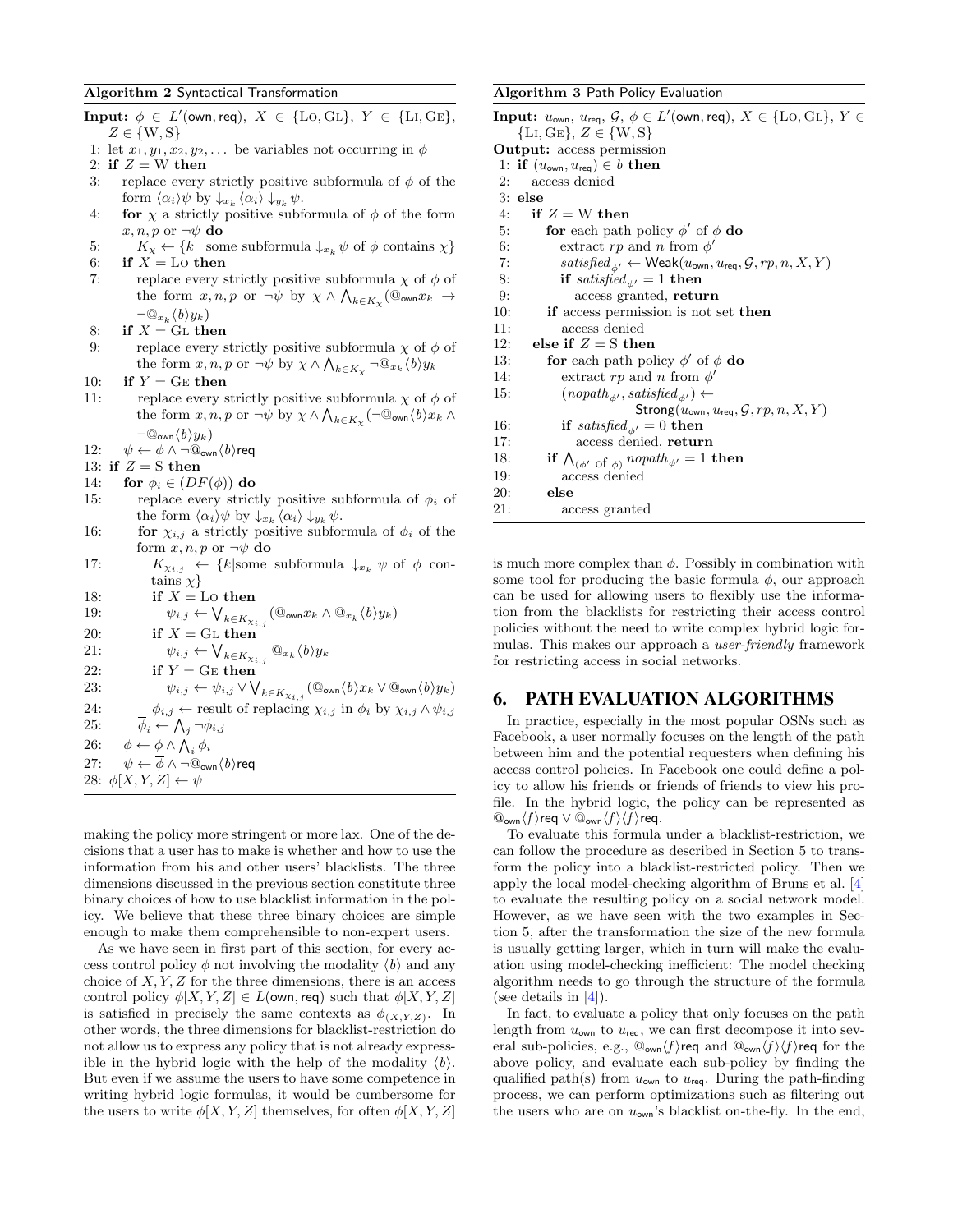#### <span id="page-6-0"></span>Algorithm 4 Weak

Input:  $u_{own, u_{req}, \mathcal{G}, rp, n, X \in \{\text{LO}, \text{GL}\}, Y \in \{\text{LI}, \text{GE}\}\$ Output: satisfied  $1{: } \ \textit{ulist} \gets \{u \mid (u_{\mathsf{own}}, u) \in rp(1) \land (u_{\mathsf{own}}, u) \notin b\}$ 2: if  $[X, Y] =$  LOLI then 3: for  $i = 2 : n-1$  do 4: for  $u \in ulist$  do 5: add  $\{u'|(u, u') \in rp(i)\}$  into ulist 6: delete u from ulist 7: for  $u \in ulist$  do 8: if  $(u, u_{\text{req}}) \in rp(n)$  then 9:  $satisfied \leftarrow 1$ , break 10: else if  $[X, Y] =$  LoGE then 11: for  $i = 2 : n-1$  do 12: for  $u \in$  ulist do 13: add  $\{u'|(u, u') \in rp(i) \wedge (u_{\text{own}}, u') \notin b\}$  into ulist 14: delete u from ulist 15: for  $u \in$  ulist do 16: **if**  $(u, u_{\text{req}}) \in rp(n) \wedge (u_{\text{own}}, u_{\text{req}}) \notin b$  then 17:  $satisfied \leftarrow 1$ , break 18: else if  $[X, Y] = \text{GLL}$  then 19: **for**  $i = 2 : n-1$  **do** 20: for  $u \in$  ulist do 21: add  $\{u'|(u, u') \in rp(i) \wedge (u, u') \notin b\}$  into ulist 22: delete u from ulist 23: for  $u \in$  ulist do 24: if  $(u, u_{\text{req}}) \in rp(n) \wedge (u, u_{\text{req}}) \notin b$  then 25:  $satisfied \leftarrow 1$ , break 26: else if  $[X, Y] =$  GLGE then 27: for  $i = 2 : n - 1$  do 28: for  $u \in$  ulist do 29: add  $\{u'|(u,u')\in rp(i)\wedge(u,u')\notin b\wedge(u_{\text{own}},u')\notin b\}$ into ulist 30: delete u from ulist 31: for  $u \in$  ulist do 32: if  $(u, u_{\text{req}}) \in rp(n) \wedge (u, u_{\text{req}}) \notin b \wedge (u_{\text{own}}, u_{\text{req}}) \notin b$ then 33:  $satisfied \leftarrow 1$ , break 34: if satisfied is not set then 35:  $satisfied \leftarrow 0$ 

access permission is made by the result of the boolean function connecting the results of each sub-policy. In this way, for policies of such simple form, we can avoid syntactical transformation as well as model-checking, and design more efficient algorithms for policy evaluation.

The policies we consider here can be written as the disjunctions of several path policies, and each path policy has the form of  $\mathbb{Q}_{\text{own}}\langle\alpha_1\rangle\ldots\langle\alpha_n\rangle$ req, representing a certain depth path from  $u_{\text{own}}$  to  $u_{\text{req}}$ . Among the three dimensions, both globality and generality concentrate on how blacklists are used on a single path while strength takes into account all the paths from  $u_{\text{own}}$  to  $u_{\text{req}}$ . When the policy's blacklistrestriction is weak,  $u_{\text{req}}$  can access  $u_{\text{own}}$ 's resource as long as there exists a path that satisfies the restrictions from the other two dimensions. Therefore, during the process of finding paths from  $u_{\text{own}}$  to  $u_{\text{rea}}$ , we can directly skip the unqualified edges. On the other hand, when the restriction is strong, we need to make sure that all the possible paths from  $u_{\text{own}}$  to  $u_{\text{req}}$  are free of blacklist problems. Since the processes

#### <span id="page-6-1"></span>Algorithm 5 Strong

Input:  $u_{own, u_{req}, \mathcal{G}, rp, n, X \in \{\text{LO}, \text{GL}\}, Y \in \{\text{LI}, \text{GE}\}\$ Output: nopath, satisfied 1:  $path \leftarrow \mathsf{BFS}(u_{\mathsf{own}}, u_{\mathsf{req}}, \mathcal{G}, rp, n)$ 2: if  $path$  is empty then 3:  $n\text{ (} \leftarrow 1, \text{ satisfied } \leftarrow 1$ 4: else 5:  $n\text{ (}h \leftarrow 0$ 6: if  $[X, Y] =$  LOLI then 7: for  $p \in path$  do 8: **if**  $(u_{\text{own}},$  the first user on  $p \in b$  then 9:  $satisfied \leftarrow 0$ , break 10: else if  $[X, Y] = \text{LOGE}$  then 11: for  $p \in path$  do 12: if  $\exists$  a user u on p s.t.  $(u_{\text{own}}, u) \in b$  then 13:  $satisfied \leftarrow 0$ , break 14: else if  $[X, Y] = \text{GLL}$  then 15: for  $p \in path$  do 16: if  $\exists (u, u')$  is part of p s.t.  $(u, u') \in b$  then 17:  $satisfied \leftarrow 0$ , break 18: else if  $[X, Y] =$  GLGE then 19: for  $p \in path$  do 20: **if**  $\exists u$  on p s.t.  $(u_{\text{own}}, u) \in b \vee \exists (u, u')$  is part of p s.t.  $(u, u') \in b$  then 21:  $satisfied \leftarrow 0$ , break 22: if satisfied is not set then 23:  $satisfied \leftarrow 1$ 

for evaluating weak and strong restrictions are different, we treat them separately.

Our evaluation algorithm is listed in Algorithm [3.](#page-5-2) Its input consists of  $u_{\text{own}}$ ,  $u_{\text{req}}$ , a policy  $\phi$  and a blacklist-restriction  $X, Y, Z$ . Due to the restriction of the *generality* dimension, we first check whether  $u_{\text{req}}$  is on  $u_{\text{own}}$ 's blacklist. If he is, then we directly deny his access (lines 1-2). Otherwise, we check path policies one by one. Depending on the strength restriction of each path policy, we use the corresponding algorithm (lines 4-17). Each path policy represents a relation path denoted by rp. Here,  $rp = (\alpha_1, \dots \alpha_n)$  is tuple with each item as the corresponding relationship type specified in the path policy and it is indexed by  $rp(i)$ . Moreover, n is the length of the path (lines 6 and 12). Under the weak restriction, once a path policy's evaluation result is positive (satisfied<sub> $\phi$ </sub> = 1), u<sub>req</sub>'s access is granted (lines 8-9). Under the strong restriction, if there exists no path (specified in all the path policies) from  $u_{\text{own}}$  to  $u_{\text{req}}$ ,  $u_{\text{req}}$ 's access is denied (lines 18-19). Otherwise, all the existing paths from  $u_{\text{own}}$  to  $u_{\text{rea}}$  have to satisfy the restrictions from the other two dimensions. If one path policy is not satisfied, then the access is denied and the algorithm is finished (lines 16-17).

Algorithm [4](#page-6-0) is used for evaluating path policies under weak restrictions. Here, we perform breadth first search (BFS) to find paths from  $u_{\text{own}}$  to  $u_{\text{req}}$  in the social graph G. We first add  $u_{\text{own}}$ 's  $rp(1)$  relations who are not on his blacklist into a list ulist, thus the local restriction is implemented. Then, depending on the chosen restriction, different processes are conducted. For example, when the restriction is LoGeW, for each user, to traverse his friends, we only consider the ones that are not on  $u_{\text{own}}$ 's blacklist (line 13). Note that in the last step, once there is a qualified path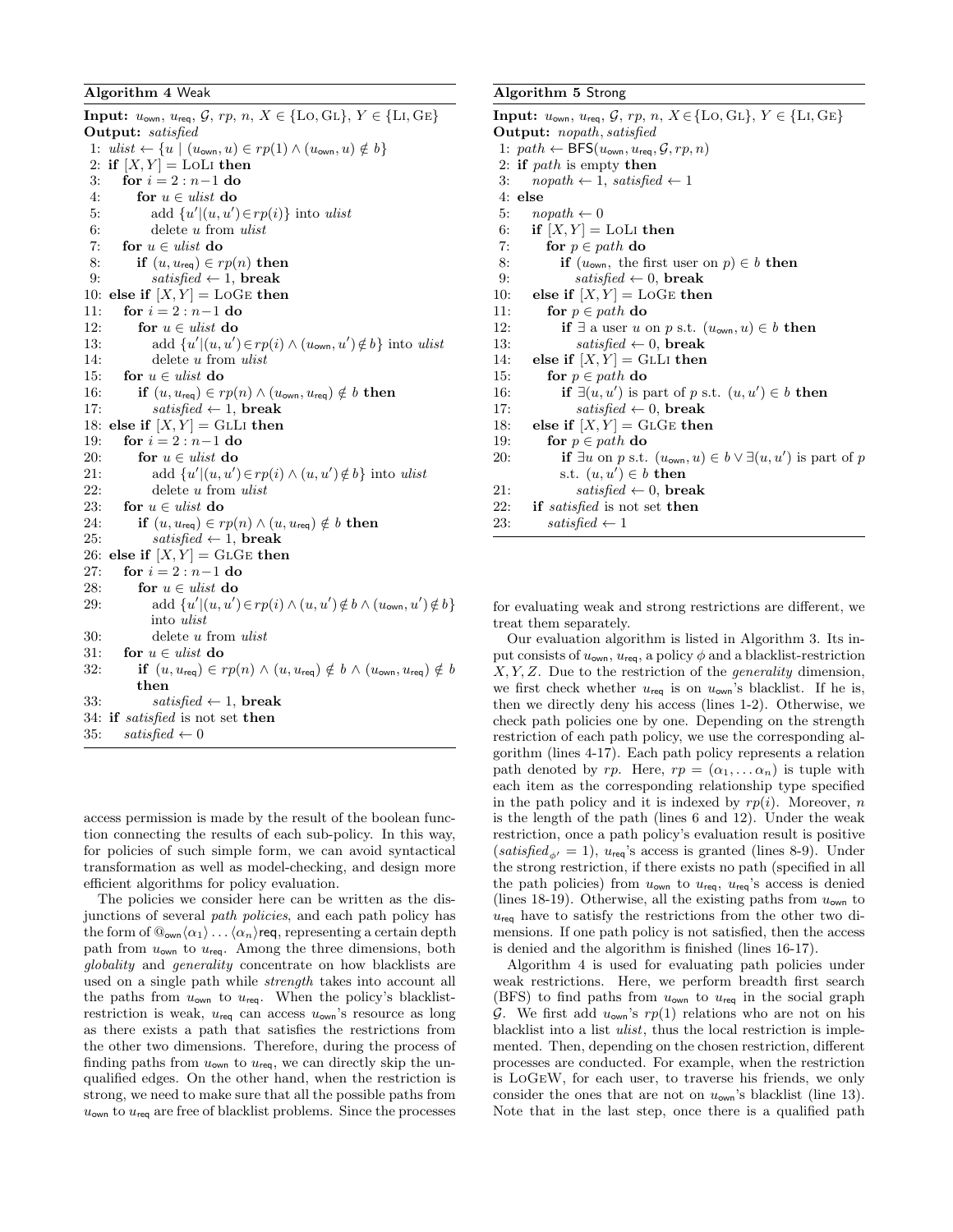from a user in ulist to  $u_{\text{req}}$ , the access is directly granted  $(satisfied \leftarrow 1)$  (e.g., lines 15-17).

Algorithm [5](#page-6-1) presents the process for evaluating the policies under strong restrictions. In the beginning, we exploit BFS to find all the paths from  $u_{\text{own}}$  to  $u_{\text{req}}$ . If there is no path from  $u_{\text{own}}$  to  $u_{\text{req}}$ , then nopath is set to 1 (line 3). Otherwise, we begin to evaluate the paths. Under strong restrictions, once we find an unqualified path from  $u_{\text{own}}$  to  $u_{\text{req}}$ , we can directly deny  $u_{\text{req}}$ 's access without considering other paths anymore (satisfied  $\leftarrow$  0). For example, under restriction LoLiS, as long as there exists one path whose first user is on  $u_{\text{own}}$ 's blacklist, the access is denied (lines 8-9).

## <span id="page-7-0"></span>7. EVALUATION

As introduced in Section [6,](#page-5-0) our path evaluation algorithms only consider access control policies that are composed by one or several path policies and each path policy represents a relation path from  $u_{\text{own}}$  to  $u_{\text{req}}$ . For empirical evaluation, we focus on the 2-depth policy and the 3-depth policy.

## 7.1 Algorithm Efficiency

Experiment setup. To evaluate the performance of our proposed algorithms in Section [6,](#page-5-0) we check the time difference between evaluating restricted and non-restricted policies. The metric we adopt is defined as  $time\_ratio[X, Y, Z] =$  $t[X, Y, Z]/t$ , where t is the time for checking a non-restricted policy and  $t[X, Y, Z]$  is the time for checking the corresponding restricted policy. Here, to enforce a non-restricted policy, we perform BFS to find whether there exists a path from  $u_{\text{own}}$  to  $u_{\text{req}}$  satisfying the policy. Since major OSN companies such as Facebook do not disclose their algorithms for enforcing access control policies, we simply choose BFS for the purpose to evaluate the performance of our algorithms. Other algorithms for path-finding can be used as well.

The dataset we use to conduct our experiments is collected by McAuley and Leskovec [\[17\]](#page-10-1), it is a Facebook dataset that contains 4,039 users and 88,234 edges. For each user, we randomly sample five different ratios, i.e., 1%, 5%, 10%, 20% and 30% of his friends to be on his blacklist. The ratio is called the blacklist ratio. The algorithms are implemented on a machine with Intel core i7 processor and 8GB RAM.

Experimental results. For each blacklist-restriction, we plot the metric time ratio as a function of blacklist ratio in Figure [4.](#page-8-0) The performance of algorithms is quite different for weak and strong restrictions.

Weak restrictions. As shown in Figures [4a,](#page-8-0) [4b,](#page-8-0) [4c](#page-8-0) and [4d,](#page-8-0) with the increase of blacklist ratio, checking path policies under weak restrictions is getting faster. This is because during the path-finding process, Algorithm [4](#page-6-0) filters out all the unqualified edges which saves a lot of operations. On the other hand, for non-restricted policies, the algorithm cannot skip any edges until it finds a path. Due to the same reason, evaluating weak restrictions is faster than evaluating strong ones. We also notice that, in Figures [4b,](#page-8-0) [4c,](#page-8-0) [4d,](#page-8-0) the curves for 3-depth policies (blue) are far below the curves for 2-depth ones (red). The reason is that longer paths our algorithm traverses, more edges it filters out, thus more operations are saved compared to running non-restricted policies. On the other hand, the difference between the two curves in Figure [4a](#page-8-0) is small since running LoLiW only filters out the users that are on  $u_{\text{own}}$ 's blacklist in the first step.

Strong restrictions. As depicted in Figures [4e,](#page-8-0) [4f,](#page-8-0) [4g](#page-8-0) and [4h,](#page-8-0) time for running 3-depth policies with strong restrictions is almost twice as much as running non-restricted policies. This indicates that the most time-consuming operations are for finding paths. On the other hand, checking 2-depth strong policies only requires around 30% overhead.

#### 7.2 Power of Blacklist-restrictions

It is interesting to learn what is the impact of different restrictions on access control. We focus on two questions.

Which restrictions are relatively powerful? The "power" of a blacklist-restriction is quantified by the number of users denied by it. We first define a metric, *access\_ratio*, representing the fraction of the number of qualified requesters under an owner's restricted policy and the number of qualified requesters under the same non-restricted policy. When a user's *access\_ratio* under a blacklist-restriction is high, it means that he cannot forbid many users with the restriction.

As we can see from Figure [5,](#page-8-1) the power of all the eight blacklist-restrictions is consistent with the lattice presented in Figure [3.](#page-3-0) GlGeS which is the supremum in the lattice is the most powerful blacklist-restriction. When the blacklist ratio is  $20\%$ , the average *access\_ratio* is only  $20\%$  (40%) for the 3-depth (2-depth) case (see Figure [5h\)](#page-8-1). On the other hand, LoLiW is the least powerful one. When the blacklist ratio is 20%, the average access ratio is around 85% for the 3-depth case (see Figure [5a\)](#page-8-1). For each edge of the lattice in Figure [3,](#page-3-0) the restriction of the source node always denies less users than the one of the target node, e.g., LoGeW denies less users than LoGeS (Figure [5b](#page-8-1) vs. Figure [5f\)](#page-8-1).

We notice that among all the three dimensions, shifting the strength dimension from weak to strong denies many more users' access than shifting the other two dimensions. For example, the difference between the curves in Figure [5f](#page-8-1) (LoGeW) and Figure [5b](#page-8-1) (LoGeS) is much bigger than the difference between Figure [5b](#page-8-1) (LoGeW) and Figure [5d](#page-8-1) (GlGeW). This is because the strong restriction requires all the paths from  $u_{\text{own}}$  to  $u_{\text{req}}$  to be free of blacklist problems, while the weak restriction only needs one qualified path. On the other hand, shifting the globality dimension from local to global denies more users than shifting the generality from limited to general. For example, by shifting the blacklistrestriction from GLLIW to GLGEW, the access\_ratio barely changes (see Figure [5c](#page-8-1) and Figure [5d\)](#page-8-1), while the difference between LoLiS and GlLiS is more notable (see Figure [5e](#page-8-1) and Figure [5g\)](#page-8-1). The reason is that the global restriction considers the blacklist of everyone on the path from  $u_{\text{own}}$  to  $u_{\text{req}}$ while the general restriction only focuses on  $u_{\text{own}}$ 's blacklist.

Which users are relatively easily to be forbidden? To precisely answer this question, we study the social strength between the owner and the qualified requesters under different blacklist-restrictions. The social strength between two users is quantified by three metrics including embeddedness, Jaccard index and Adamic-Adar score [\[1\]](#page-9-1). If two users' embeddedness (as well as Jaccard index and Adamic-Adar score) is high, then they are considered to have a strong relationship. We compute the average value of the three metrics between the qualified requesters and the corresponding owners under different blacklist-restrictions. As shown in Figure [6,](#page-9-2) the three metrics give us similar results. Qualified requesters under weak restrictions are more socially close to the corresponding owners than the qualified requesters under strong ones. This is because higher social strength implies more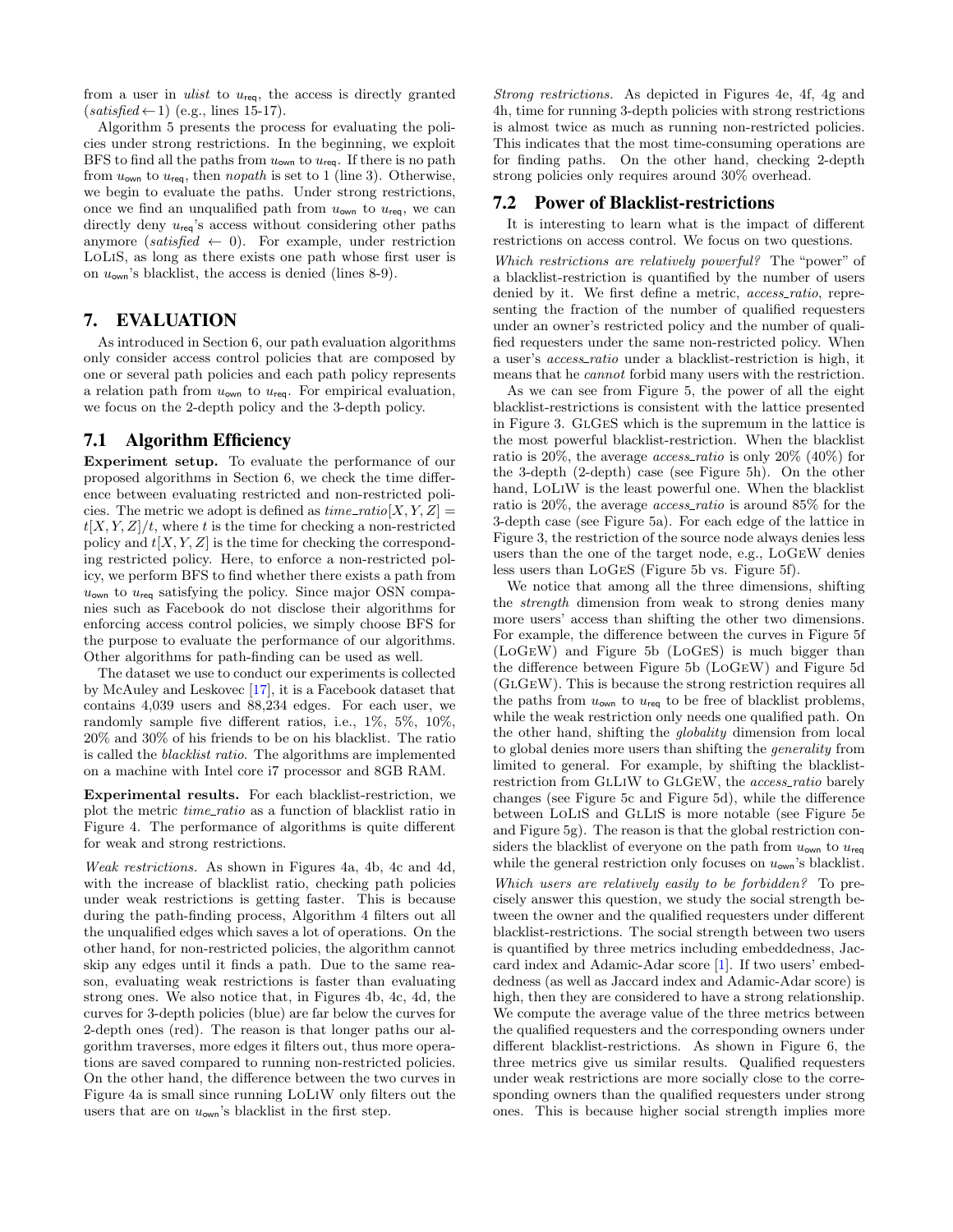<span id="page-8-1"></span><span id="page-8-0"></span>

paths. Therefore, there is a better chance for the requester to be qualified under weak restrictions. However, to access the resource under a strong blacklist-restriction, the requester is better not to be socially close with the owner, which seems counter-intuitive. This is because the strong restriction considers all the paths from  $u_{\text{own}}$  to  $u_{\text{req}}$ .

## 8. RELATED WORK

Blacklists have been used in a wide range of applications, such as spam detection [\[7,](#page-9-3) [19\]](#page-10-2) and sybil defense [\[22,](#page-10-3) [11\]](#page-10-4). In this work, we focus on the use of blacklists in relationshipbased access control.

Relationship-based access control is first proposed in [\[14\]](#page-10-5), it states that the data owner can control the access to his data based on the relationship between him and the requester. Following this work, several papers have focused on modeling relationship-based access control systems. In [\[6\]](#page-9-4), Carminati et al. interpret the access decision in terms of three conditions including relationship, depth and trust level between the owner and the requester. In [\[13\]](#page-10-6), the authors model the relationship-based access control into a two-stage process where the requester needs to first be able to reach the owner and then applies for access. Besides proposing different models, defining and specifying access control policies have also been studied in the literature. In [\[5\]](#page-9-5), the authors exploit the use of semantic web to define policies. Moreover, they propose three system-level policies including authorization, admin and filtering policies. Fong et al. [\[13\]](#page-10-6) propose several topology-based policies such as k-common friends and clique. Later, the authors of [\[12,](#page-10-0) [4\]](#page-9-0) exploit hybrid logics to specify these fine-grained policies. Their logic is quite expressive and has been used in several other systems [\[20,](#page-10-7) [21,](#page-10-8) [18\]](#page-10-9), and we adopt the same logic to specify restricted access. In [\[8\]](#page-9-6), Cheng et al. consider not only user-to-user, but also user-to-resource and resource-to-resource relationships in OSNs, which enables them to express new types of policies such as users who are tagged in the same photo with the owner can view his profile can be expressed. Crampton and Sellwood [\[10\]](#page-9-7) apply the ideas of relationship-based access control on general computing systems. They propose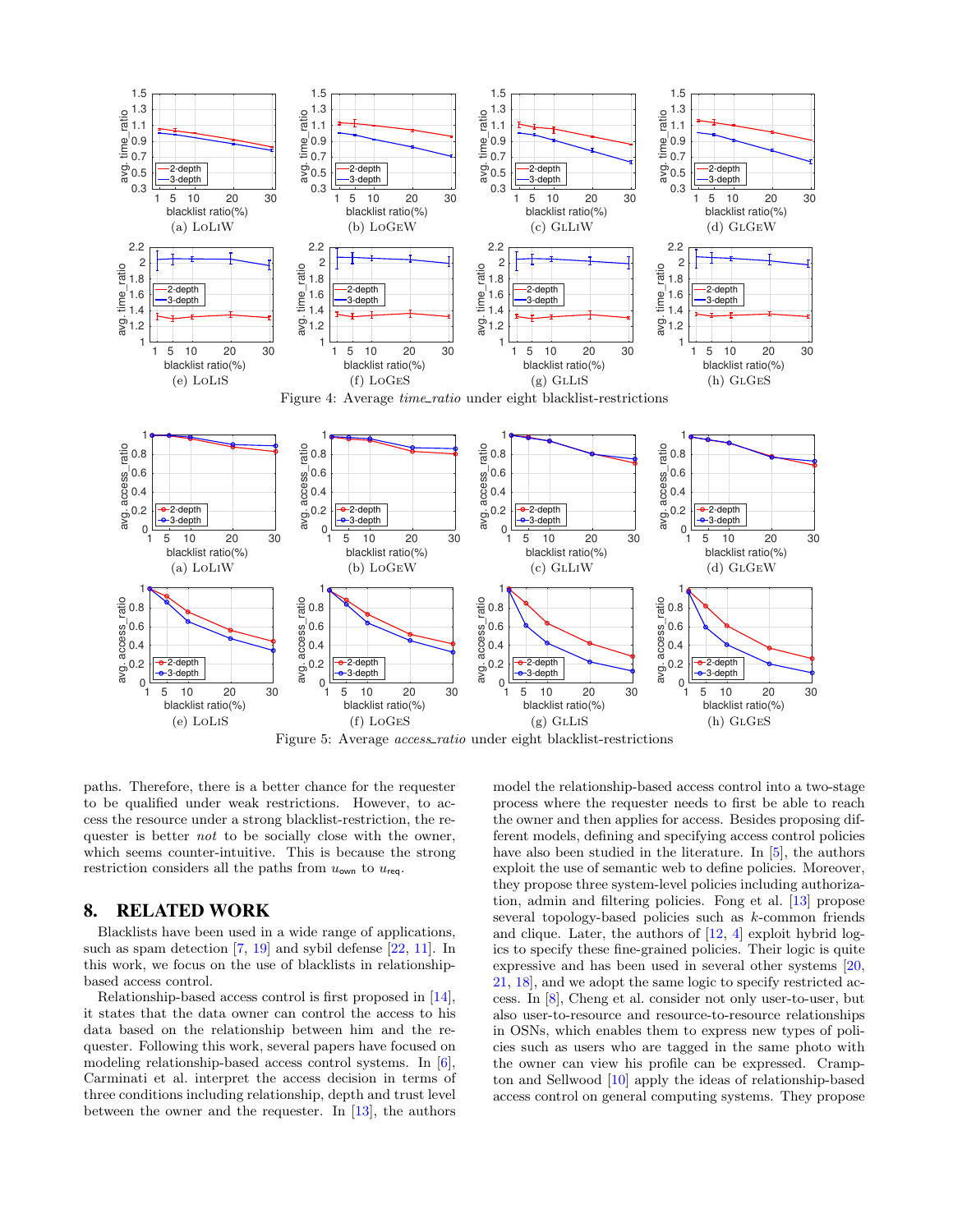<span id="page-9-2"></span>

Figure 6: Embeddedness, Jaccard index and Adamic-Adar score between users and the owner (blacklist ratio =  $10\%$ )

path conditions to specify policies and principal matching for evaluation. However, to the best of our knowledge, exploring blacklists for restricting access has not been discussed in relationship-based access control. Moreover, it is the first time to model and formally define different blacklistrestrictions in a hybrid logic.

Delegation means that one active entity in a system delegates its authority to another entity in the systems to carry out some functions; it has been extensively studied in access control (e.g., see  $[23, 16, 2, 9]$  $[23, 16, 2, 9]$  $[23, 16, 2, 9]$  $[23, 16, 2, 9]$  $[23, 16, 2, 9]$  $[23, 16, 2, 9]$ ). Fong  $[12]$  explicitly points out that relationship-based access control supports delegation – the use of other users' social relations (and blacklists) to regulate access control in OSNs can be naturally considered as a delegation process. Revocation is an important issue that has been studied with delegation [\[23\]](#page-10-10), which has been formally categorized and defined in [\[3,](#page-9-10) [15\]](#page-10-12). When a user blacklist-restricts a policy, it can be treated as revoking other users' privileges that they are delegated under the corresponding non-restricted policy. For example, under the restriction GlLiW, a user can only delegate privileges to his friends that are not on his blacklist. Different from revocation which takes away all the delegated users' privileges, blacklist-restrictions can be considered a "partial" revocation since a user can still delegate the privilege to others if the blacklist-restrictions are not violated. The formal relation between blacklist-restriction and revocation deserves further investigations, and we leave it for our future work.

## 9. CONCLUSION

In this paper, we have focused on blacklists, which already exist in popular OSNs such as Facebook, for the purpose of restricting access. We treated blacklists as a special relationship among OSN users. This allows us to build our work naturally on an exiting social network model and a hybrid logic for specifying relationship-based access control policies. We have identified three different dimensions of applying blacklists. Each dimension provides a binary choice, resulting into eight types of blacklist-restrictions. The meaning of the choices are intuitive for the users to understand. We formally defined the blacklist-restrictions, using a new path semantics for the hybrid logic. To release users from the task of precisely writing their policies with blacklistrestrictions and in order to make our approach user-friendly, we also provided a procedure to syntactically rewrite a nonrestricted policy into a policy under a user specified blacklistrestriction. To enforce policies which require the witness of a relation path from the owner to the requester, we designed efficient algorithms for blacklist-restrictions and evaluated

their performance on a Facebook dataset. In addition, we have made a few interesting observations on the impact of the blacklist-restrictions for access control in OSNs.

## 10. ACKNOWLEDGEMENTS

The work of Marcos Cramer was supported by the FNR INTER project Specification logics and Inference tools for verification and Enforcement of Policies.

## 11. REFERENCES

- <span id="page-9-1"></span>[1] L. Adamic and E. Adar. Friends and neighbors on the web. Social Networks, 25(3):211–230, 2003.
- <span id="page-9-8"></span>[2] M. Alam, X. Zhang, K. Khan, and G. Ali. xDAuth: a scalable and lightweight framework for cross domain access control and delegation. In Proc. SACMAT, pages 31–40. ACM, 2011.
- <span id="page-9-10"></span>[3] E. Barka and R. S. Sandhu. Framework for role-based delegation models. In Proc. ACSAC, pages 168–176. IEEE CS, 2000.
- <span id="page-9-0"></span>[4] G. Bruns, P. W. L. Fong, I. Siahaan, and M. Huth. Relationship-based access control: its expression and enforcement through hybrid logic. In Proc. CODASPY, pages 117–124. ACM, 2012.
- <span id="page-9-5"></span>[5] B. Carminati, E. Ferrari, R. Heatherly, M. Kantarcioglu, and B. Thuraisingham. A semantic web based framework for social network access control. In Proc. SACMAT, pages 177–186. ACM, 2009.
- <span id="page-9-4"></span>[6] B. Carminati, E. Ferrari, and A. Perego. Rule-based access control for social networks. In Proc. IFIP WG 2.12 and 2.14 Semantic Web Workshop (OTM), volume 4278 of LNCS, pages 1734–1744. Springer, 2006.
- <span id="page-9-3"></span>[7] C. Castillo, D. Donato, A. Gionis, V. Murdock, and F. Silvestri. Know your neighbors: web spam detection using the web topology. In Proc. SIGIR, pages 423–430. ACM, 2007.
- <span id="page-9-6"></span>[8] Y. Cheng, J. Park, and R. S. Sandhu. Relationship-based access control for online social networks: beyond user-to-user relationships. In Proc. PASSAT, pages 646–655. IEEE CS, 2012.
- <span id="page-9-9"></span>[9] J. Crampton and C. Morisset. An auto-delegation mechanism for access control systems. In Proc. STM, volume 6710 of LNCS, pages 1–16. Springer, 2011.
- <span id="page-9-7"></span>[10] J. Crampton and J. Sellwood. Path conditions and principal matching: a new approach to access control. In Proc. SACMAT, pages 187–198. ACM, 2014.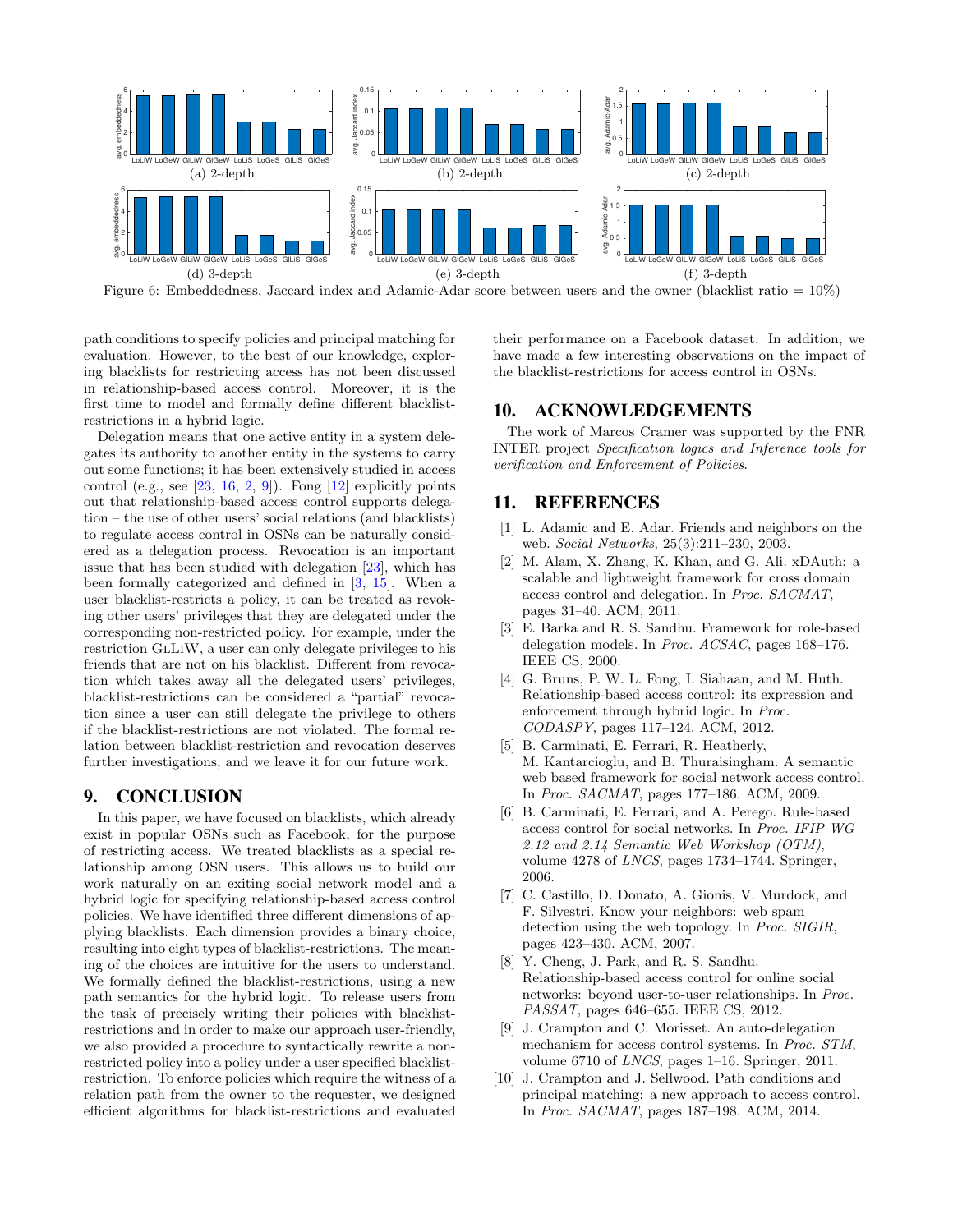- <span id="page-10-4"></span>[11] P. W. L. Fong. Preventing sybil attacks by privilege attenuation: a design principle for social network systems. In *Proc. S&P*, pages 263-278. IEEE CS, 2011.
- <span id="page-10-0"></span>[12] P. W. L. Fong. Relationship-based access control: protection model and policy language. In Proc. CODASPY, pages 191–202. ACM, 2011.
- <span id="page-10-6"></span>[13] P. W. L. Fong, M. M. Anwar, and Z. Zhao. A privacy preservation model for Facebook-style social network systems. In Proc. ESORICS, volume 5789 of LNCS, pages 303–320. Springer, 2009.
- <span id="page-10-5"></span>[14] C. E. Gates. Access control requirements for Web 2.0 security and privacy. In Proc. IEEE Workshop on Web 2.0 Security and Privacy (W2SP), 2007.
- <span id="page-10-12"></span>[15] A. Hagstrom, S. Jajodia, F. Parisi-Presicce, and D. Wijesekera. Revocations-a classification. In Proc. CSFW. IEEE CS, 2001.
- <span id="page-10-11"></span>[16] J. Joshi and E. Bertino. Fine-grained role-based delegation in presence of the hybrid role hierarchy. In Proc. SACMAT, pages 81–80. ACM, 2006.
- <span id="page-10-1"></span>[17] J. J. McAuley and J. Leskovec. Learning to discover social circles in ego networks. In Proc. NIPS, pages 548–556. NIPS, 2012.
- <span id="page-10-9"></span>[18] J. Pang and Y. Zhang. A new access control scheme for Facebook-style social networks. In Proc. ARES, pages 1–10. IEEE CS, 2014.
- <span id="page-10-2"></span>[19] A. Ramachandran, N. Feamster, and S. Vempala. Filtering spam with behavioral blacklisting. In Proc. CCS, pages 342–351. ACM, 2007.
- <span id="page-10-7"></span>[20] E. Tarameshloo and P. W. L. Fong. Access control models for geo-social computing systems. In Proc. SACMAT, pages 115–126. ACM, 2014.
- <span id="page-10-8"></span>[21] E. Tarameshloo, P. W. L. Fong, and P. Mohassel. On protection in federated social computing systems. In Proc. CODASPY, pages 75–86. ACM, 2014.
- <span id="page-10-3"></span>[22] H. Yu, P. B. Gibbons, M. Kaminsky, and F. Xiao. Sybillimit: A near-optimal social network defense against sybil attacks. In *Proc. S&P*, pages  $3-17$ . IEEE CS, 2008.
- <span id="page-10-10"></span>[23] L. Zhang, G.-J. Ahn, and B.-T. Chu. A rule-based framework for role-based delegation and revocation. ACM TIST, 6(3):404–441, 2003.

## APPENDIX

## A. PROOF OF THEOREM 1

We proof the theorem by induction over the length of  $\phi$ .

- $\bullet \phi = x$ : Left-to-right: Suppose  $\Gamma, u, \tau \vDash x$ , i.e.  $u = \tau(x)$ . Set  $\Pi := \{\langle \rangle\}.$  Then  $\Gamma, u, \Pi, \tau \models x.$ Right-to-left: Trivial.
- $\phi = n$ : Similar to the case  $\phi = x$
- $\phi = p$ : Similar to the case  $\phi = x$
- $\phi = \neg \psi$ :
	- Left-to-right: Suppose  $\Gamma, u, \tau \models \neg \psi$ , i.e.  $\Gamma, u, \tau \nvDash \psi$ . By the inductive hypothesis, there is no set of paths  $\Pi'$ s.t.  $\Gamma, u, \Pi', \tau \models \phi$ . Set  $\Pi := {\langle} \langle \rangle$ . It now follows that  $\Gamma, u, \Pi, \tau \models \neg \psi.$

Right-to-left: Suppose  $\Gamma, u, \Pi, \tau \models \neg \psi$ , i.e.  $\Pi = {\langle \rangle}$ and there is no set of paths  $\Pi'$  s.t.  $\Gamma, u, \Pi', \tau \models \phi$ . By the inductive hypothesis,  $\Gamma, u, \tau \models \neg \psi$ .

•  $\phi = \psi_1 \wedge \psi_2$ :

Left-to-right: Suppose  $\Gamma, u, \tau \models \psi_1 \land \psi_2$ , i.e.  $\Gamma, u, \tau \models$  $\psi_1$  and  $\Gamma, u, \tau \models \psi_2$ . By the inductive hypothesis,  $\Gamma, u, \tau \models \psi_1$  implies that there is a set  $\Pi_1$  of paths s.t.  $\Gamma, u, \Pi_1, \tau \models \psi_1$ , and  $\Gamma, u, \tau \models \psi_2$  implies that there is a set  $\Pi_2$  of paths s.t.  $\Gamma, u, \Pi_2, \tau \models \psi_2$ . Set  $\Pi := \Pi_1 \cup \Pi_2$ . Then  $\Gamma, u, \Pi, \tau \models \psi_1 \wedge \psi_2$ .

Right-to-left: Suppose  $\Gamma, u, \Pi, \tau \models \psi_1 \land \psi_2$ , i.e. there are sets  $\Pi_1, \Pi_2$  of paths with  $\Pi_1 \cup \Pi_2 = \Pi$  s.t.  $\Gamma, u, \Pi_1, \tau \models$  $\psi_1$  and  $\Gamma, u, \Pi_2, \tau \models \psi_2$ . By the inductive hypothesis  $\Gamma, u, \tau \models \psi_1 \text{ and } \Gamma, u, \tau \models \psi_2.$ 

- $\phi = \psi_1 \vee \psi_2$ : Similar to the case  $\phi = \psi_1 \wedge \psi_2$
- $\phi = \langle \alpha_i \rangle \psi$ :

Left-to-right: Suppose  $\Gamma, u, \tau \models \langle \alpha_i \rangle \psi$ , i.e. there is a  $u' \in \mathcal{U}$  s.t.  $(u, u') \in \alpha_i$  and  $\Gamma, u', \tau \models \psi$ . By the inductive hypothesis, there is a set  $\Pi'$  of paths s.t.  $\Gamma, u', \Pi', \tau \models \psi$ . Set  $\Pi := \{(u, u') \circ \pi \mid \pi \in \Pi'\}.$ Then  $\Pi' = \Pi[1 :]$  and  $\forall \pi \in \Pi \pi[0] = (u, u')$ . So  $\Gamma, u, \Pi, \tau \models \langle \alpha_i \rangle \psi.$ 

Right-to-left: Suppose  $\Gamma, u, \Pi, \tau \models \langle \alpha_i \rangle \psi$ , i.e. there is  $a \ u' \in \mathcal{U} \text{ s.t. } \Gamma, u', \Pi[1:], \tau \models \psi, (u, u') \in \alpha_i. \text{ By the }$ inductive hypothesis  $\Gamma, u, \tau \models \langle \alpha_i \rangle \psi$ .

•  $\phi = \mathbb{Q}_n \psi$ :

Left-to-right: Suppose  $\Gamma, u, \tau \models \mathbb{Q}_n \psi$ , i.e.  $\Gamma, u', \tau \models \psi$ , where  $W(n) = u'$ . By the inductive hypothesis, there is a set  $\Pi$  of paths s.t.  $\Gamma, u', \Pi, \tau \models \psi$ . Then  $\Gamma, u, \Pi, \tau \models$  $\mathbb{Q}_n\psi.$ 

 $Right-to-left: Suppose \t\Gamma, u, \Pi, \tau \models \t\mathcal{Q}_n \psi, \t\text{i.e. } \Gamma, u',$  $\Pi, \tau \vDash \psi$ , where  $W(n) = u'$ . By the inductive hypothesis  $\Gamma, u', \tau \models \psi$ , and therefore  $\Gamma, u, \tau \models \mathbb{Q}_n \psi$ .

•  $\phi = \mathbb{Q}_x \psi$ : Similar to the case  $\mathbb{Q}_n \psi$ 

•  $\phi = \downarrow_x \psi$ : Left-to-right: Suppose  $\Gamma, u, \tau \models \downarrow_x \psi$ , i.e.  $\Gamma, u$ ,  $\tau[x \mapsto u] \models \psi$ . By the inductive hypothesis,  $\Gamma, u, \Pi$ ,  $\tau[x \mapsto u] \models \psi$ , i.e.  $\Gamma, u, \Pi, \tau \models \downarrow_x \psi$ . Right-to-left: Suppose  $\Gamma, u, \Pi, \tau \models \downarrow_x \psi$ , i.e.  $\Gamma, u, \Pi$ ,  $\tau[x \mapsto u] \models \psi$ . By the inductive hypothesis,  $\Gamma, u$ ,  $\tau[x \mapsto u] \models \psi$ , i.e.  $\Gamma, u, \tau \models \downarrow_x \psi$ .

## B. PROOF OF THEOREM 2

First, we need to prove the following lemma:

<span id="page-10-13"></span>LEMMA 1. Let  $\Gamma = (\mathcal{G}, W, V)$  be a model,  $\tau$  a valuation and  $\Pi$  a set of paths in U. Let  $X_1, X_2 \in \{Lo, GL\}$  and  $Y_1, Y_2 \in \{ \text{Li}, \text{GE} \}$  be s.t.  $(X_1, Y_1, W) \leq (X_2, Y_2, W)$  in the blacklist-restriction lattice. Then  $Valid_{(X_2,Y_2)}(\Gamma,\Pi,\tau)$  implies  $Valid_{(X_1,Y_1)}(\Gamma,\Pi,\tau)$ .

PROOF. Suppose  $Valid_{(X_2,Y_2)}(T,\Pi,\tau)$ . We want to show that  $Valid_{(X_1,Y_1)}(T,\Pi,\tau)$ . For this we have to show that the four conditions from Definition [2](#page-3-3) are satisfied for  $X_1, Y_1$ . We call the first two conditions the globality conditions and the other two the generality conditions.

Since  $(X_1, Y_1, W) \leq (X_2, Y_2, W)$ , we know that it is not the case that  $X_1 = GL$  and  $X_2 = Lo$ . If  $X_1 = X_2$ , the globality conditions are satisfied for  $X_1$  since they are satisfied for  $X_2$ . So all we have to show is that the globality conditions are satisfied for  $X_1$  if  $X_1 =$  Lo and  $X_2 =$  GL. Of course, since  $X_1 \neq G$ L, the second globality condition is trivially satisfied. Since  $X_2 = GL$ , we have that for all  $u, u' \in \mathcal{U}$ s.t.  $(u, u')$  is an element of some  $\pi \in \Pi$ ,  $(u, u') \notin b$ . So in particular, for every  $u \in \mathcal{U}$  s.t.  $(\tau(\text{own}), u)$  is an element of